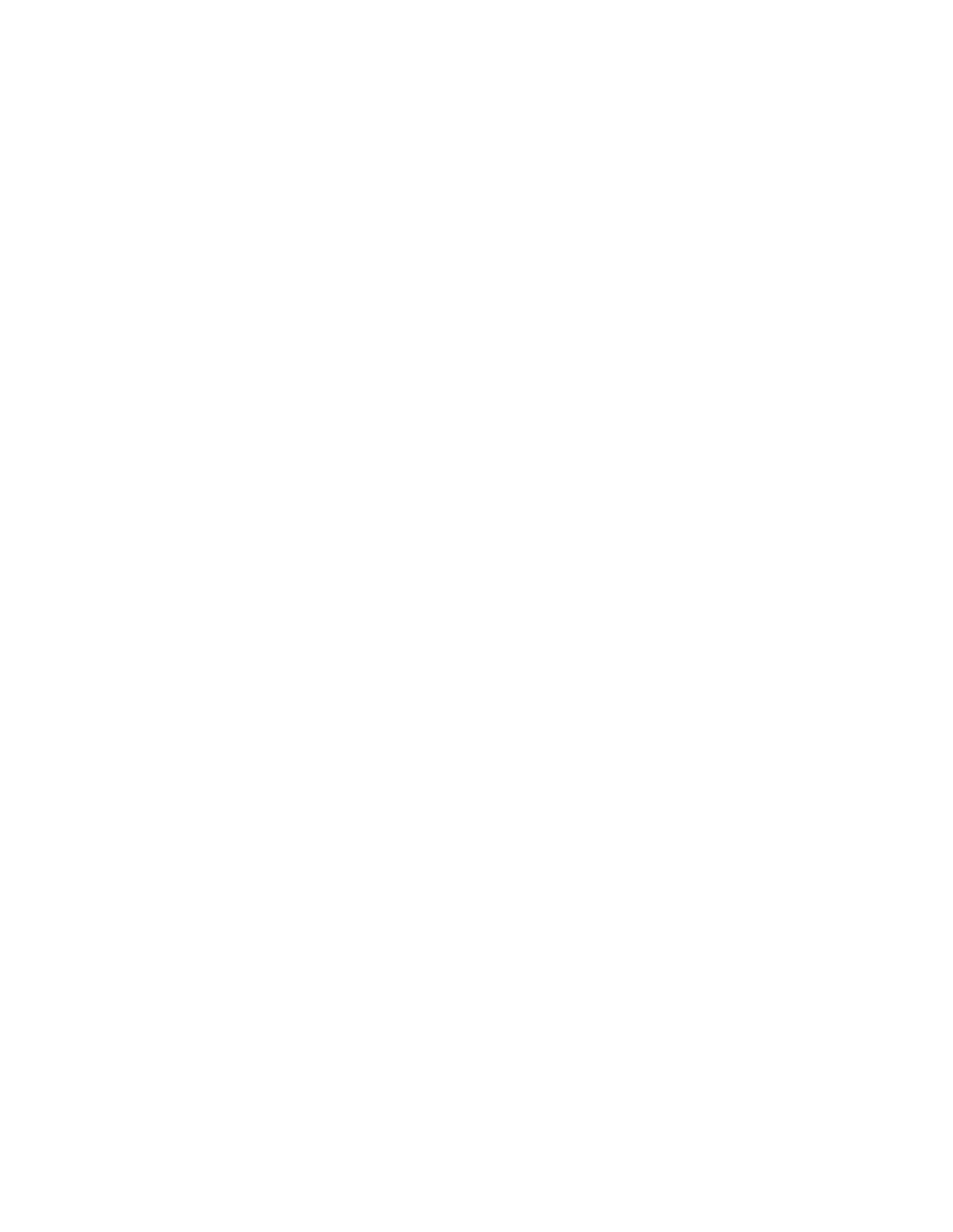### **WILLIS LEASE FINANCE CORPORATION PROXY STATEMENT TABLE OF CONTENTS**

|                                                                             | Page         |
|-----------------------------------------------------------------------------|--------------|
|                                                                             |              |
| INFORMATION ABOUT THE BOARD OF DIRECTORS AND THE COMMITTEES OF THE BOARD.   |              |
|                                                                             |              |
|                                                                             |              |
| SECURITY OWNERSHIP OF CERTAIN BENEFICIAL OWNERS AND MANAGEMENT              | $\mathbf{8}$ |
|                                                                             | 10           |
| COMPENSATION OF EXECUTIVE OFFICERS — COMPENSATION DISCUSSION AND ANALYSIS   | 10           |
|                                                                             | 16           |
| COMPENSATION COMMITTEE INTERLOCKS AND INSIDER PARTICIPATION                 | 16           |
|                                                                             | 17           |
|                                                                             | 23           |
| PROPOSAL 2: ADVISORY VOTE ON RATIFICATION OF THE APPOINTMENT OF KPMG LLP AS |              |
| THE COMPANY'S INDEPENDENT REGISTERED PUBLIC ACCOUNTING FIRM                 | 24           |
| CERTAIN RELATIONSHIPS AND RELATED TRANSACTIONS                              | 25           |
|                                                                             | 25           |
|                                                                             | 26           |
| <b>OTHER MATTERS</b>                                                        | 26           |
|                                                                             |              |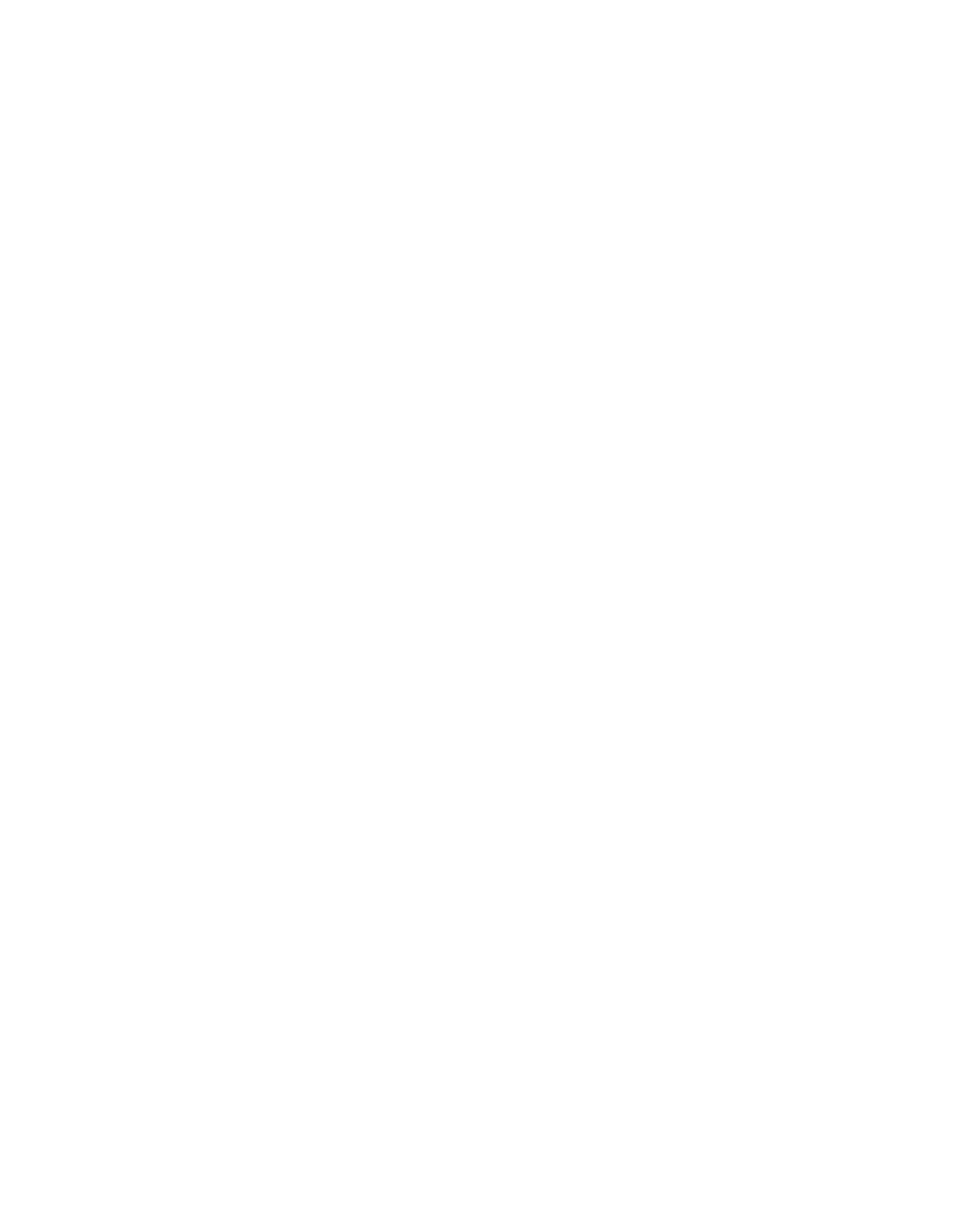### **You should read this entire proxy statement carefully prior to returning your proxy**

## **PROXY STATEMENT FOR 2016 ANNUAL MEETING OF STOCKHOLDERS OF WILLIS LEASE FINANCE CORPORATION To Be Held on May 26, 2016**

#### **SOLICITATION AND VOTING OF PROXIES**

#### **General**

This proxy statement is furnished in connection with the solicitation by the Board of Directors (also referred to as the "Board", "Directors", or individually, "Director") of WILLIS LEASE FINANCE CORPORATION ("we," "us," "our," "Willis Lease" or the "Company") for proxies to be voted at the 2016 Annual Meeting of Stockholders, which will be held at 2:00 p.m. local time on Thursday, May 26, 2016 at our executive offices, located at 773 San Marin Drive, Suite 2215, Novato, California 94998, or at any adjournments or postponements thereof, for the purposes set forth in the accompanying Notice of 2016 Annual Meeting of Stockholders.

This proxy statement is being mailed to stockholders on or about April 29, 2016. Our 2015 Annual Report is being mailed to stockholders concurrently with this proxy statement. You should not regard the 2015 Annual Report as proxy soliciting material or as a communication by means of which any solicitation of proxies is to be made.

### **Important Notice Regarding the Availability of Proxy Materials for the Annual Meeting to be held on May 26, 2016: The Proxy Statement and the 2015 Annual Report are also available at https://materials.proxyvote.com/970646.**

#### **Voting**

The close of business on April 1, 2016 is the record date for determining whether you, in your capacity as a stockholder, are entitled to notice of and to vote at the 2016 Annual Meeting of Stockholders. As of that date, we had 7,368,654 shares of common stock, \$0.01 par value, issued and outstanding. All of the shares of our common stock outstanding on the record date are entitled to vote at the 2016 Annual Meeting of Stockholders. If you are entitled to vote at the meeting, you will have one vote for each share of common stock you hold with regard to each matter to be voted upon.

The required quorum for the meeting is a majority of the outstanding shares of common stock eligible to be voted on the matters to be considered at the meeting.

Shares of our common stock represented by proxies which are properly executed and returned to us on the accompanying proxy card will be voted at the 2016 Annual Meeting of Stockholders in accordance with the instructions marked on the proxy card. If you do not mark any instructions on the proxy card, your shares represented by the proxy card will be voted for the election of the Board's nominees as Class III Directors, and in favor of Proposal 2. In the election for Directors (Proposal 1), the nominees for Class III Directors receiving the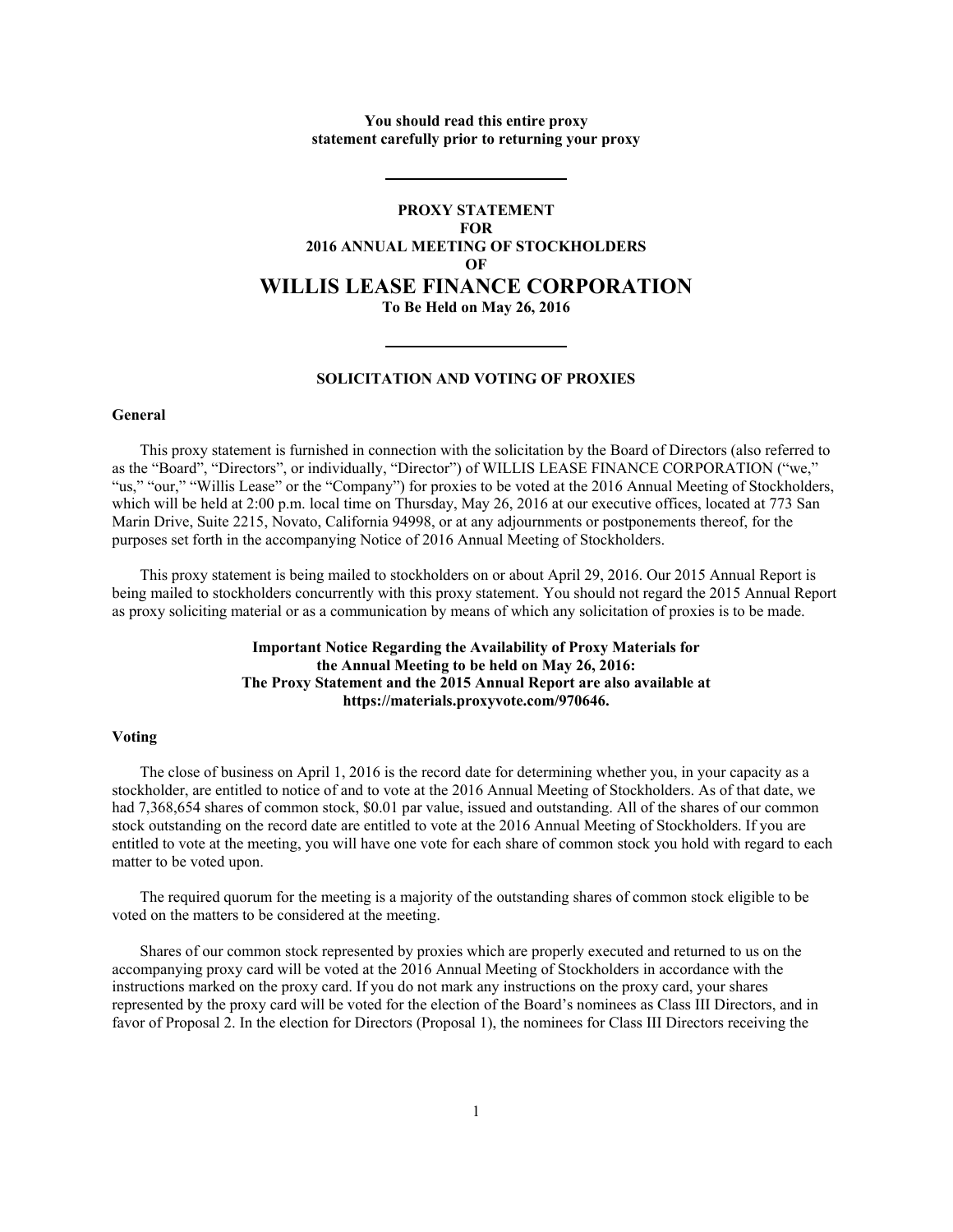highest number of affirmative votes will be elected. The affirmative vote of a majority of the shares voted in person or by proxy at the 2016 Annual Meeting is required for the adoption of Proposal 2.

If a properly signed proxy or ballot indicates that you abstain from voting or that your shares are not to be voted on a particular proposal, your shares will not be counted as having been voted on that proposal, although your shares will be counted as being in attendance at the meeting for purposes of determining the presence of a quorum. Broker non-votes (*i.e.*, shares held by brokers or nominees, as to which instructions have not been received from beneficial owners or persons entitled to vote, that the broker or nominee does not have discretionary power to vote on a particular matter) are counted towards a quorum, but are not counted for purposes of the proposals in determining whether a matter has been approved by a majority of the shares represented in person or by proxy and entitled to vote.

Our management does not know of any matters to be presented at the 2016 Annual Meeting of Stockholders other than those set forth in this proxy statement and in the Notice accompanying this proxy statement. If other matters should properly come before the meeting, the proxy holders will vote on such matters in accordance with their best judgment.

#### **Revocability of Proxies**

If you give a proxy in the form accompanying this proxy statement, you have the right to revoke it at any time before it is voted at the meeting. You may revoke your proxy by:

- filing an instrument of revocation with our Corporate Secretary;
- presenting at or prior to the meeting a duly executed proxy bearing a later date; or
- attending the meeting and electing to vote in person.

#### **Solicitation**

This solicitation is made by our Board of Directors on our behalf. The Company will cover the entire cost of preparing, assembling and mailing the Notice of 2016 Annual Meeting of Stockholders, this proxy statement and the enclosed proxy card, and of soliciting proxies. Proxies will be solicited principally through the use of the mails, but we may solicit proxies personally or by telephone, electronic mail or special letter by our officers and our regular employees for no additional compensation. We have retained American Stock Transfer & Trust and Broadridge to aid in the solicitation at an estimated cost to us of approximately \$16,100 plus out-of-pocket expenses.

### **INFORMATION ABOUT THE BOARD OF DIRECTORS AND THE COMMITTEES OF THE BOARD**

#### **Board of Directors**

Our Bylaws authorize us to have five Directors. At the present time, the Board consists of five Directors who are divided into three classes, one Director in Class I and two Directors in each of Class II and Class III. One class is elected each year for a three-year term. Hans Joerg Hunziker, Robert J. Keady and Robert T. Morris are independent Directors, as defined in the NASDAQ listing standards.

Our business, property and affairs are managed under the direction of the Board. Directors are kept informed of our business through discussions with our Chairman and Chief Executive Officer ("CEO") and our other officers, by reviewing materials provided to them and by participating in meetings of the Board and its committees. The Board held a total of eight meetings during the fiscal year ended December 31, 2015. Each incumbent Director attended at least 75% of the aggregate of (i) the total number of meetings of the Board, and (ii) the total number of meetings held by all Committees of the Board on which that Director served.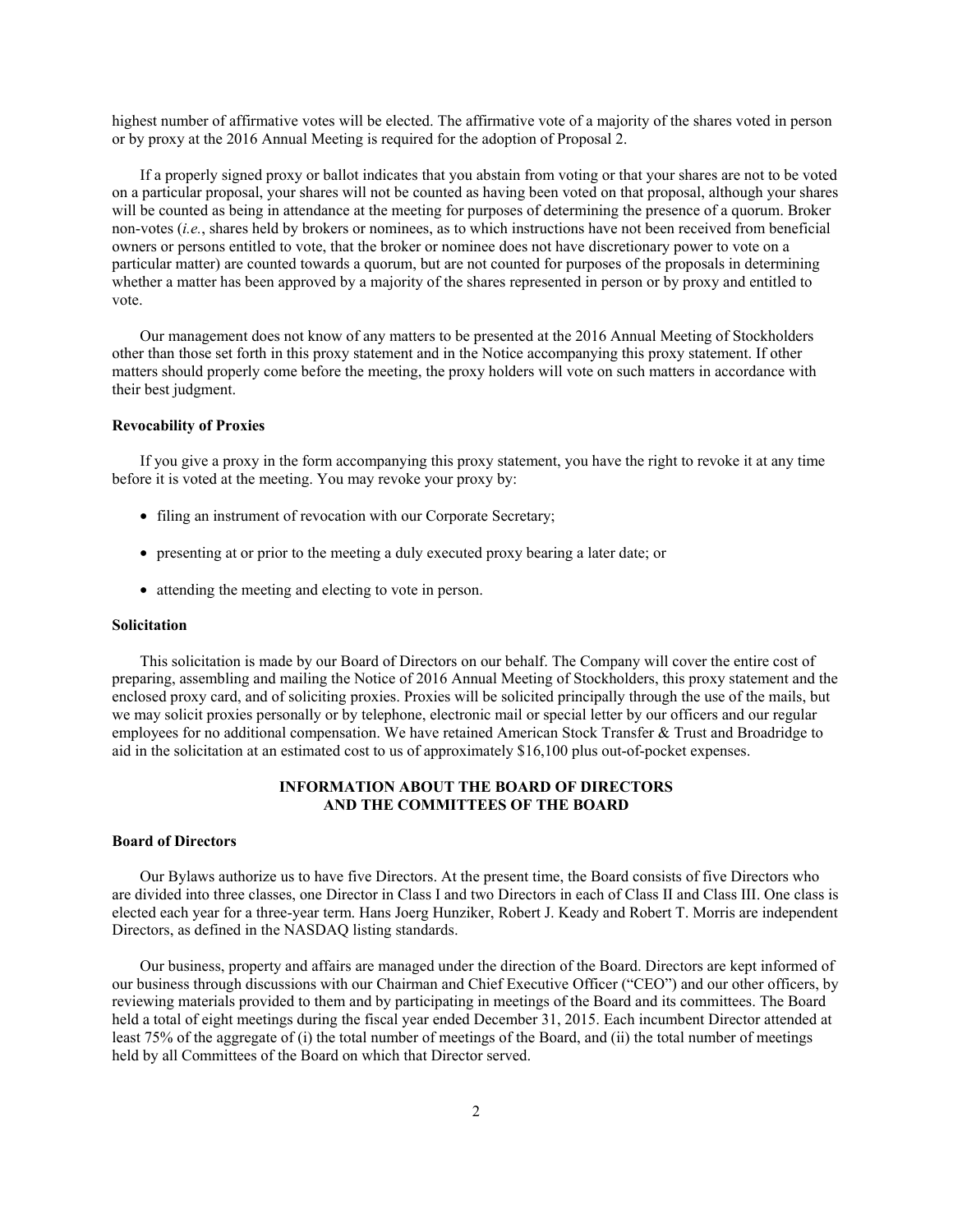#### **Communications with the Board**

You may communicate with the Board of Directors by sending a letter to: Board of Directors, Willis Lease Finance Corporation, c/o Office of the Corporate Secretary, 773 San Marin Drive, Suite 2215, Novato, California 94998. Our Office of the Corporate Secretary will receive your correspondence and forward it to the Board of Directors or to any individual Director or Directors to whom your communication is directed, unless the communication is unduly hostile, threatening, illegal, does not reasonably relate to us or our business, or is similarly inappropriate. The Office of the Corporate Secretary has the authority to discard any inappropriate communications or to take other appropriate actions with respect to any such inappropriate communications.

#### **Attendance at the Annual Meeting of Stockholders**

Chairman Charles F. Willis, IV and Director Robert T. Morris attended the 2015 Annual Meeting of Stockholders. Our other Directors did not attend, and we have no policy requiring Board members to attend our annual meeting.

#### **Committees of the Board**

The Board of Directors has an Audit Committee and a Compensation Committee, both currently comprised solely of independent Directors, as defined by the NASDAQ listing standards (the "Audit Committee" and the "Compensation Committee", respectively).

The Board does not have a nominating committee or committee performing the functions of such a committee. The Board has determined that the function of a nominating committee is adequately fulfilled by the independent Directors. As there is no such established committee, the Company has no nominating committee charter. The full Board of Directors participates in the consideration of any Director nominee.

Although we have not formally set any specific minimum qualifications that Director nominees must possess, we look for candidates with appropriate experience in aviation and leasing, a strong professional background, and a general understanding of marketing, finance and other disciplines related to the success of a company in our industry. And although not part of any formal policy, our goal is a balanced and diverse Board, with members whose skills, background and experience are complementary and, together, cover the spectrum of areas that impact our business. Our Directors are generally nominated by our management or other Directors, and each nominee is evaluated based on the above qualifications and in the context of the Board as a whole. While we do not normally engage professional search firms or other third parties in connection with our Board nomination process, we may do so in the future.

As we do not have a history of stockholder nominations of Directors, we do not have a formal policy regarding stockholder nominees to the Board. Under our bylaws, stockholders wishing to nominate a candidate for Director must give notice to our Corporate Secretary no later than the close of business on the 90th day prior to the first anniversary of our preceding year's annual meeting. If the annual meeting is more than 30 days before or 60 days after such anniversary date, the notice must be delivered no later than the 90th day prior to such annual meeting or the 10th day following the day on which we publicly announce the annual meeting date. The notice should set forth: (i) the name, age, business address and residence address of the nominee; (ii) the principal occupation or employment of the nominee; (iii) the class and number of our shares beneficially owned by the nominee; (iv) a description of all arrangements or understandings between the stockholder and the nominee and any other person(s) pursuant to which the nomination is made by the stockholder; and  $(v)$  any other information relating to the nominee that is required to be disclosed in proxy statements for the election of Directors pursuant to Regulation 14A under the Securities Exchange Act of 1934. Nominees proposed by stockholders will be evaluated in the same manner as those proposed by management or existing Directors.

The Audit Committee oversees our accounting function, internal controls and financial reporting process on behalf of the Board. The NASDAQ's listing rules require that our Audit Committee be composed of at least three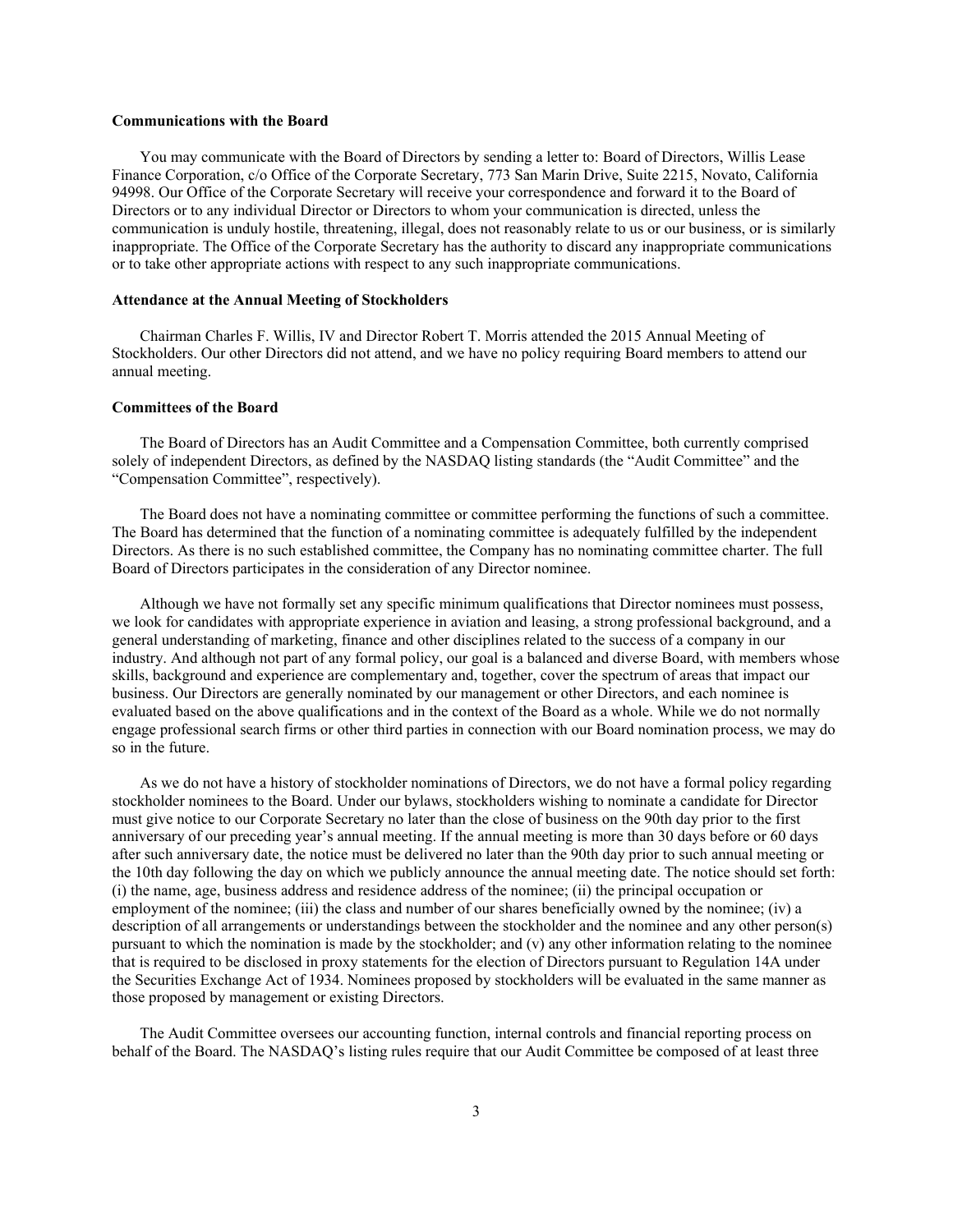independent Directors. The Audit Committee meets with our financial management and our independent registered public accounting firm to review our financial statements and filings, the audit and matters arising from them, and financial reporting procedures, including any significant judgments made in preparation of the financial statements. The Audit Committee currently consists of Directors Robert T. Morris (Chair), Hans Joerg Hunziker and Robert J. Keady. All members of the Audit Committee are able to read and understand financial statements. Mr. Morris also qualifies as an audit committee financial expert, as defined by the SEC, and is financially sophisticated as required by the NASDAQ listing standards. The Committee held four meetings during the 2015 fiscal year. The Audit Committee's charter is available on the Company's web site (*www.willislease.com*).

The Compensation Committee reviews and approves our compensation arrangements for executive officers and administers the Company's 2007 Incentive Stock Plan, amended and restated with the approval of the Shareholders at the 2015 Annual Meeting (the "2007 Incentive Stock Plan"). The Compensation Committee currently consists of Directors Hans Joerg Hunziker (Chair), Robert J. Keady and Robert T. Morris. The Compensation Committee held five meetings during the 2015 fiscal year. For additional details, see "Compensation of Executive Officers — Compensation Discussion and Analysis" elsewhere in this proxy statement. The Compensation Committee's charter is available on the Company's web site (*www.willislease.com*).

The Board of Directors may also establish a committee of independent Directors, as defined by the NASDAQ listing standards, to address specific issues from time to time. In 2015, such a committee was established to review and oversee the Company's modified "Dutch Auction" tender offer, which resulted in the Company's repurchase of 643,821 shares of the Company's common stock.

#### **Board Leadership Structure**

Our Company is led by its founder, Charles F. Willis, IV, who serves as Chairman of the Board and Chief Executive Officer. This approach is commonly utilized by public companies in the United States and we believe it has been effective for our Company as well. Serving in both these roles since the Company was founded has allowed Mr. Willis to be seen by participants in the aviation industry and by our customers, business partners, investors and other stakeholders as providing strong leadership for our Company and in our industry. The Board believes that his combined role is the optimal structure for us and our stockholders because it enables decisive leadership, ensures clear accountability and enhances our ability to consistently communicate our message and strategy to all of our stakeholders. Moreover, Mr. Willis possesses detailed and in-depth knowledge of the issues, opportunities and challenges facing us and our business and, therefore, is best positioned to develop agendas that focus the Board's time and attention on the most critical matters, while minimizing the potential for confusion or duplication of efforts. We recognize that different board leadership structures may be appropriate for companies in different situations and believe that no one structure is suitable for all companies. We believe that our current Board leadership structure is optimal for us because it demonstrates to our employees, suppliers, customers and other stakeholders that Willis Lease is under strong leadership, with a single person setting the tone and having primary responsibility for managing our operations.

We have not appointed an independent Board chairman or lead independent Director, as we believe that the members of our Board and the two standing Board Committees consisting of independent Directors provide an appropriate level of oversight. In this regard, the Audit Committee oversees the accounting and financial reporting processes, as well as risk, legal and compliance matters. The Compensation Committee oversees the compensation of our Chairman and Chief Executive Officer, and upon the recommendation of the CEO, the compensation of the other Named Executive Officers ("NEOs"). Each of these Committees is led by a chairperson other than the Chairman and CEO and, as discussed in more detail in this proxy, the entire Board of Directors is actively involved in overseeing our risk management. The entire Board, or, as appropriate, the independent Directors, monitors matters such as the composition of the Board and its committees, Board performance and "best practices" in corporate governance. Our independent Directors also conduct meetings in executive session. These meetings are typically held in conjunction with Board meetings. In 2015 three Board meetings included an independent Directors' session. This allows Directors to speak candidly on any matters of interest without the Chief Executive Officer or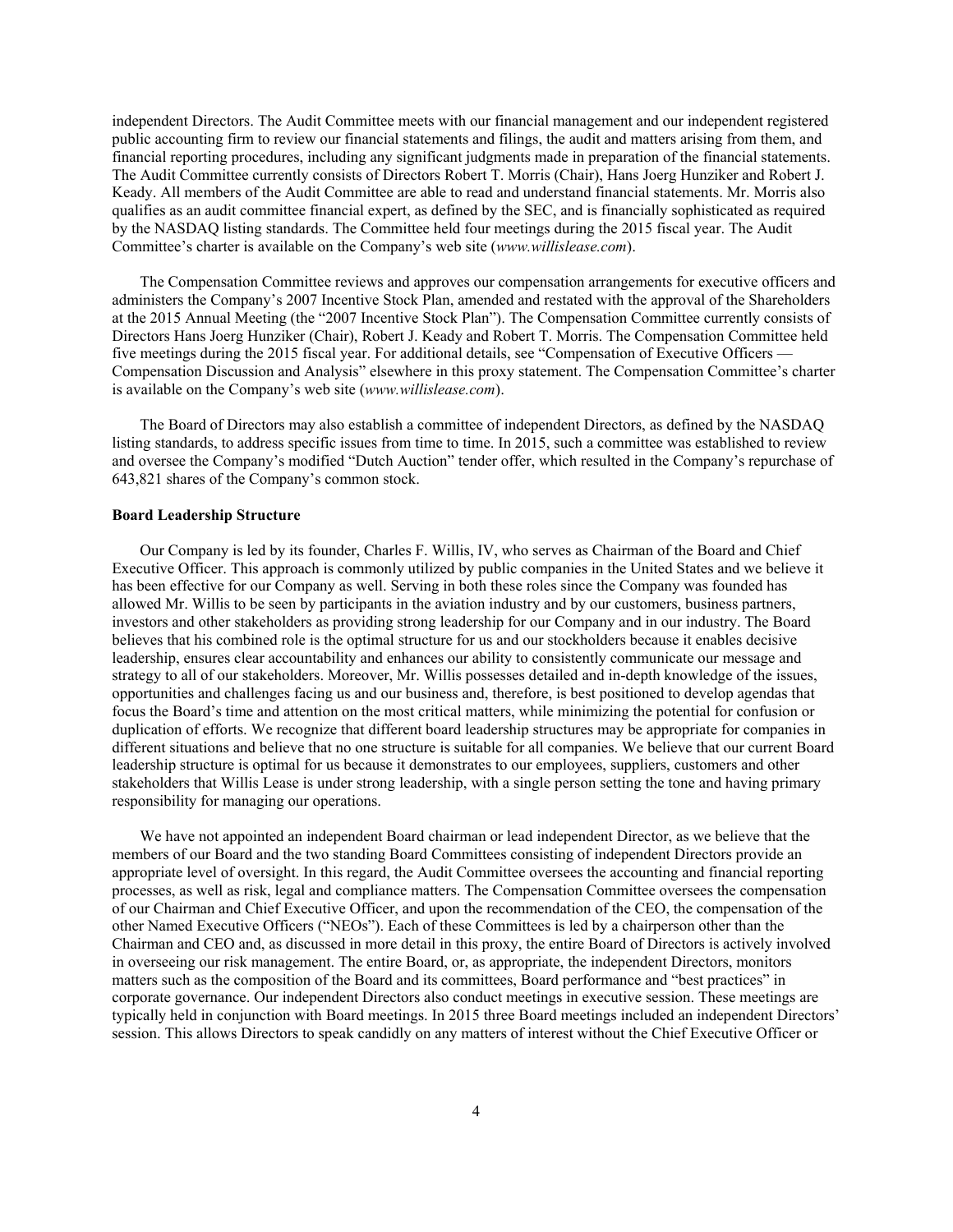other managers present. We believe this framework strikes a sound balance with appropriate oversight and that appointing an independent Board chairman would not improve the performance of the Board in a material way.

#### **The Board's Role in Risk Oversight**

It is management's responsibility to manage risk and bring to the Board's attention the most material risks to the Company. Our Board, including through the Audit Committee and Compensation Committee, each of which are comprised solely of independent Directors, regularly reviews various areas of significant risk to the Company, and advises and directs management on the scope and implementation of policies, strategic initiatives and other actions designed to mitigate various types of risks. Specific examples of risks primarily overseen by the full Board include competition risks, industry risks, economic risks, liquidity risks, business operations risks and risks related to acquisitions and dispositions. Our Audit Committee regularly reviews with management and the independent auditors significant financial risk exposures and the processes management has implemented to monitor, control and report such exposures. Specific examples of risks primarily overseen by the Audit Committee include risks related to the preparation of Willis Lease's financial statements, disclosure controls and procedures, internal controls and procedures required by the Sarbanes-Oxley Act and the Dodd-Frank Act, accounting, financial and auditing risks, treasury risks (insurance, credit and debt), risks posed by significant litigation matters, risks associated with proposed affiliate transactions, and compliance with the Company's Standards of Ethical Conduct Policy and other applicable laws and regulations. The Compensation Committee reviews and evaluates risks related to the attraction and retention of talent, risks associated with management succession planning, and risks related to the design of compensation programs established by the Compensation Committee for our executive officers. The Compensation Committee has determined in its reasonable business judgment that our compensation policies and practices for all employees, including executive officers, do not create risks that are reasonably likely to have a material adverse effect on the Company.

#### **Director Compensation**

For details regarding Director compensation, see "Compensation Tables — Director Compensation" elsewhere in this proxy statement.

#### **Biographical Information**

|                                                                                                                                 | <b>Director</b><br><b>Since</b> | Age* |
|---------------------------------------------------------------------------------------------------------------------------------|---------------------------------|------|
| Class I Director Whose Term Expires at the 2017 Annual Meeting:                                                                 |                                 |      |
|                                                                                                                                 | 2006                            | 67   |
| Class II Directors Whose Terms Expire at the 2018 Annual Meeting:                                                               |                                 |      |
|                                                                                                                                 | 2008                            | 35   |
|                                                                                                                                 | 2015                            | 65   |
| Class III Directors Whose Terms Expire at the 2019 Annual Meeting<br>(provided they are re-elected at the 2016 Annual Meeting): |                                 |      |
|                                                                                                                                 | 1985                            | 67   |
|                                                                                                                                 | 2006                            | 66   |

\* Age as of April 1, 2016.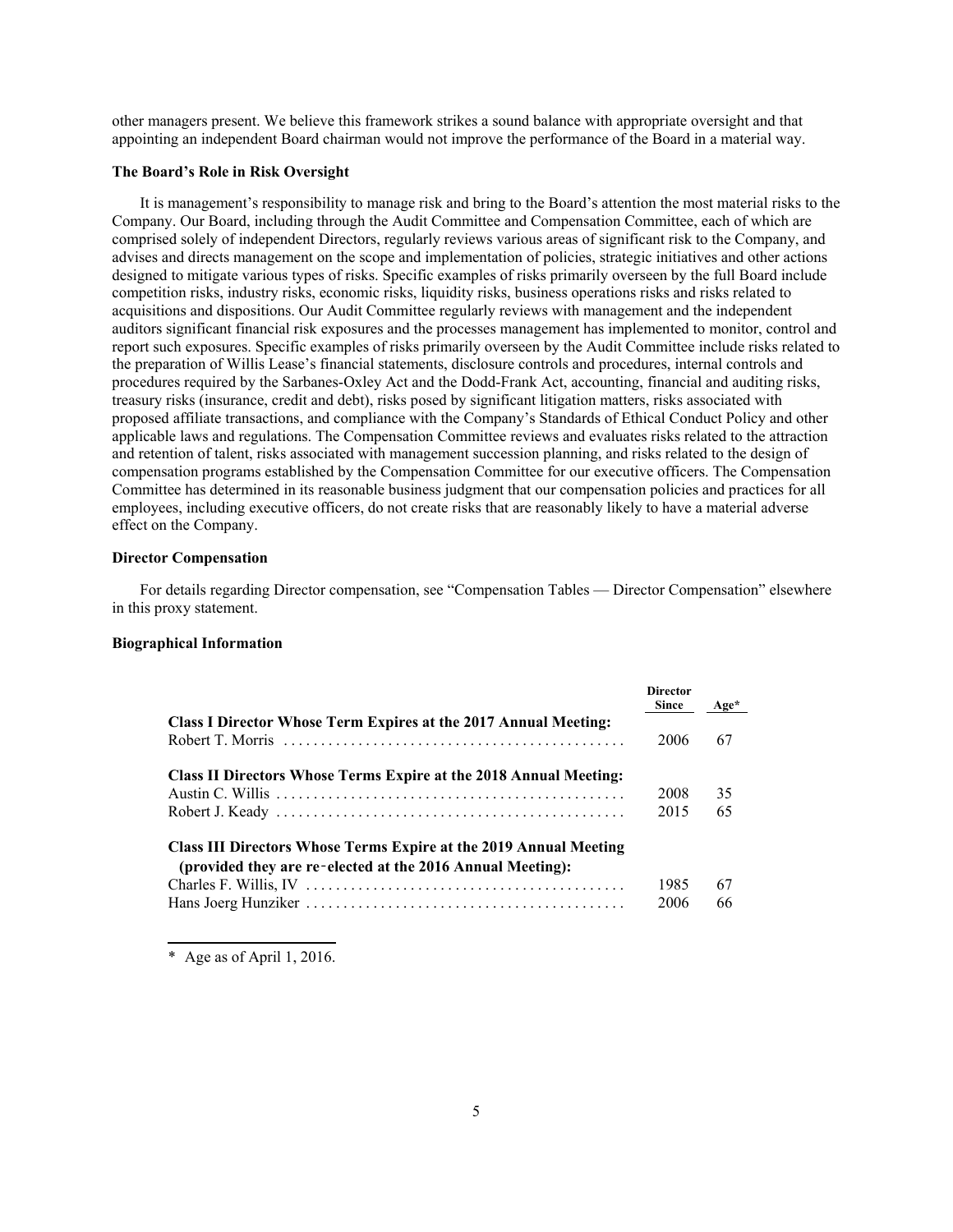#### **Principal Occupations, Background and Qualifications of Director Nominees and Continuing Directors**

*Charles F. Willis, IV* is the founder of Willis Lease, has served as Chief Executive Officer and a Director since our incorporation in 1985, served as President until July 2011 (when Donald A. Nunemaker was promoted to that position), and has served as Chairman of the Board of Directors since 1996. Mr. Willis has over 45 years of experience in the aviation industry. From 1975 to 1985, Mr. Willis served as President of Willis Lease's predecessor, Charles F. Willis Company, which purchased, financed and sold a variety of large commercial transport aircraft and provided consulting services to the aviation industry. During 1974, Mr. Willis operated a small business not involved in the aviation industry. From 1972 through 1973, Mr. Willis was Assistant Vice President of Sales at Seaboard World Airlines, a freight carrier. From 1965 through 1972, he held various positions at Alaska Airlines, including positions in the flight operations, sales and marketing departments. As our founder and Chief Executive Officer, Mr. Willis brings to the Board significant senior leadership, sales and marketing, industry, technical and global experience, and a deep institutional knowledge of the Company, its operations and customer relations.

*Hans Joerg Hunziker* previously served as one of our Directors from November 2000 until July 1, 2003. He was elected a Class II Director at the 2006 Annual Meeting. Since 2002, Mr. Hunziker has been the owner and CEO of AllJets AG (formerly known as HLF Aviation GmbH and Hunziker Lease & Finance), a company he founded in Switzerland that offers independent business consulting services to the aviation industry. From 1998 to 2002, he was the President and Chief Executive Officer of Flightlease AG Ltd., a public company involved in aircraft leasing as a subsidiary of SAirGroup whose headquarters are in Zurich, Switzerland. From 1998 to 2001, he was also co-CEO of GATX Flightlease Management GmbH, an asset management and commercial aircraft leasing company. From 1996 to 1998, he was the Chief Financial Officer of SAirServices Ltd., a group of companies including aircraft maintenance and overhaul, ground handling services, information technology and real estate, and Managing Director of SAirServices Invest Ltd. From 1991 to 1996, he was Chief Financial Officer of Swissair Associated Companies Ltd., a group of 150 companies, primarily in the hotel, catering (Gate Gourmet) and trading business. Mr. Hunziker holds a master's degree in Economics and Business Administration from the University of Zurich. He also received the equivalent of a doctoral degree from the University of Zurich, after successful completion of his thesis on Strategic Planning in the Airline Industry. In addition to previously serving as a director of Willis Lease, he was Chairman of the Board of Flightlease Holdings (Guernsey) Limited (and a director of several of its subsidiaries in Guernsey and Bermuda), as well as Chairman of the Board of Flightlease (Netherlands) B.V., SRTechnics Group AG, SRTechnics Switzerland AG, Swisscargo AG and SAirServices Invest AG. He was a member of the Board of Directors of Jetbird AG from 2006-2009, and was also previously a member of the Board of Directors of each of FlightTechnics LLC, Delaware, Swissport Brazil Ltd., Polygon Insurance Company Ltd. and Gotland Shipping AG. Mr. Hunziker brings to the Board a high level of financial sophistication, broad international exposure and significant experience in commercial aviation and the aviation equipment leasing industry.

*Robert J. Keady* was elected to the Board in February 2015 and re-elected at the 2015 Annual Meeting. Mr. Keady founded and currently serves as the President of Eastern Aviation Consulting Group, LLC, a company that provides consulting services for several aerospace and aviation firms. Prior to Eastern Aviation Consulting Group, LLC, Mr. Keady spent 33 years at Pratt & Whitney Commercial Engines, where he served as Vice President, Business Development & Marketing, as well as in numerous other senior management positions. Eastern Aviation Consulting Group's client list has included major aviation manufacturers as well as a diverse client base of maintenance, repair and operations companies and services providers. Mr. Keady received his BA in Sociology from the University of Notre Dame and a Master of Science in Management from Purdue University. Mr. Keady brings to the Board an in-depth understanding of and experience in the engine, airline, lessor and MRO industries.

*Robert T. Morris* was elected to the Board in October, 2006. He is currently President of Robert Morris & Company, a company he founded in 1992. Mr. Morris joined Union Bank of California Leasing in 2004 to establish an innovative equipment leasing group, and served as its President through March 2007. Prior to joining Union Bank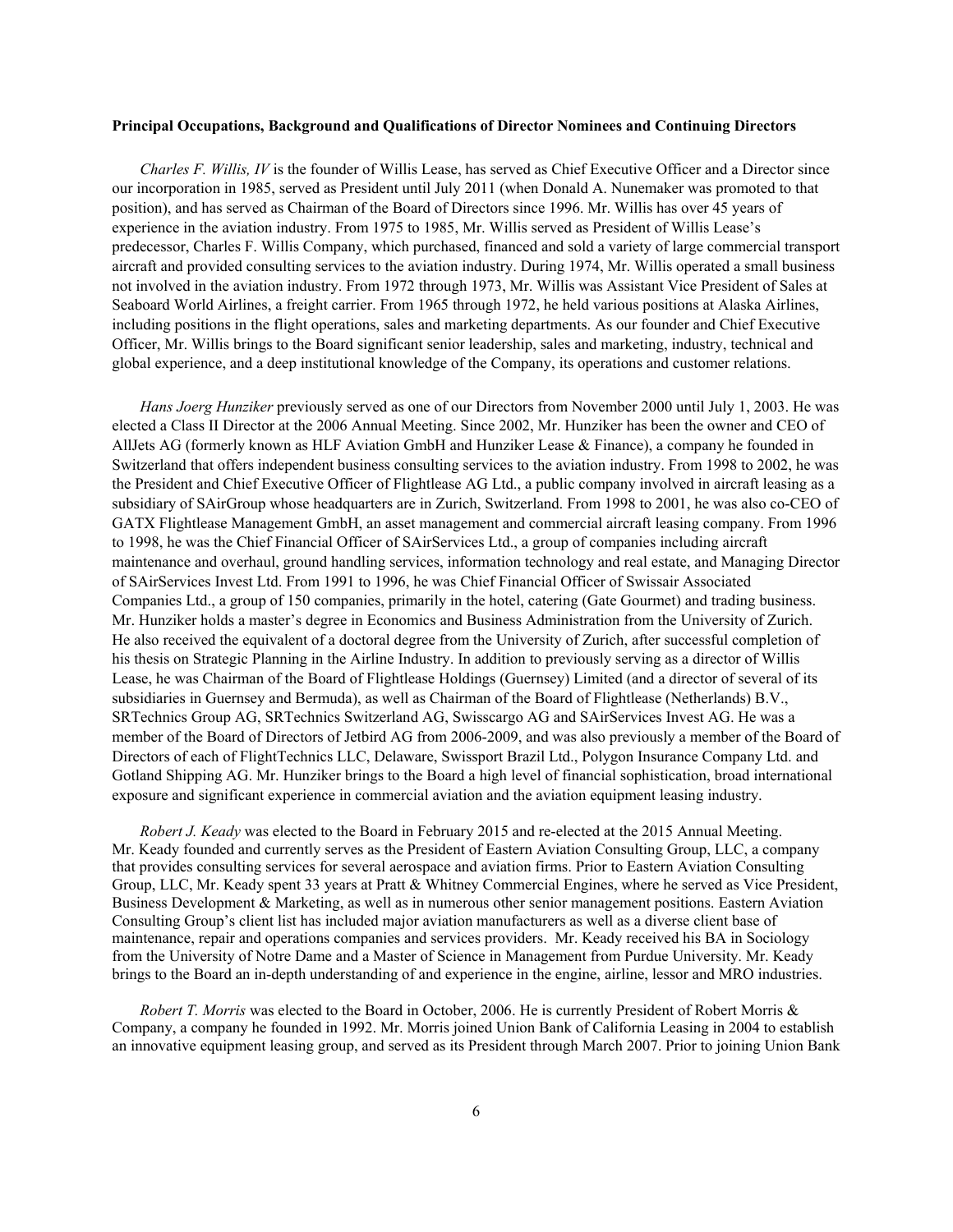of California Leasing, he was a consultant to more than 25 commercial banks for their equipment leasing operations over a 12 year period. He has also worked for Bank of San Francisco, Bank of Montreal and GATX Leasing Corporation. Mr. Morris holds a master's degree from the American Graduate School of International Management and a bachelor of arts degree from the University of Denver with majors in Economics, Political Science and History. Mr. Morris brings to the Board considerable expertise in the aviation equipment leasing industry, with a focus on finance and risk evaluation.

*Austin C. Willis* was elected to the Board in December 2008. Mr. Willis was the founder of J.T. Power LLC, a privately held company engaged in the business of selling commercial jet turbine engine parts and leasing commercial aircraft. He served as J.T. Power's President from its founding in 2004 until 2012 when day-to-day management as President of J.T. Power was transitioned to another individual with Mr. Willis continuing as Chief Executive Officer. This transition was implemented to facilitate Mr. Willis' enlistment in the U.S. armed forces in 2012. The Board is fully supportive of Mr. Willis' decision to enter into military service and his efforts to continue fulfilling his duties as a member of the Board. In addition to his duties with J.T. Power and the U.S. armed forces, Mr. Willis has invested in commercial real estate in south Florida since 2013. Since 2006 Mr. Willis also owned and served as Chief Executive Officer of Aviation Management LLC, an aviation consulting firm, which Mr. Willis sold in 2014. Mr. Willis holds a bachelor's degree from the London School of Economics and Political Science where he studied finance and industrial relations. He is the son of Charles F. Willis, IV. Mr. Willis brings to the Board familiarity with the aviation industry generally, with a focus on the after-market disposition of the aircraft engines and parts that comprise the Company's engine portfolio.

### **PROPOSAL 1 ELECTION OF TWO CLASS III DIRECTORS**

Our Board is divided into three classes, each class having a three-year term that expires in successive years. At the 2016 Annual Meeting of Stockholders, two Directors will be elected in Class III, to serve a three-year term expiring at the 2019 Annual Meeting of Stockholders or until succeeded by another qualified Director who has been duly elected.

The nominees for Director in Class III are Charles F. Willis, IV and Hans Joerg Hunziker.

The proxy holders intend to vote all proxies received by them for the foregoing nominees, unless instructions to the contrary are marked on the proxy. In the event that any nominee is unable or declines to serve as a Director at the time of the 2016 Annual Meeting of Stockholders, the proxies will be voted for any nominee who shall be designated by the present Board to fill the vacancy. As of the date of this proxy statement, the Board is not aware of any nominee who is unable or will decline to serve as a Director.

### **THE BOARD OF DIRECTORS UNANIMOUSLY RECOMMENDS A VOTE "FOR" THE ELECTION OF THE NOMINEES AS CLASS III DIRECTORS.**

#### **EXECUTIVE OFFICERS OF WILLIS LEASE FINANCE CORPORATION**

Our current executive officers and their respective ages as of April 1, 2016 were as listed below.

| Name                                                | <b>Age</b> | <b>Positions and Offices</b>                                   |
|-----------------------------------------------------|------------|----------------------------------------------------------------|
|                                                     |            | Chief Executive Officer                                        |
| Brian R. Hole $\dots \dots \dots \dots \dots \dots$ | -38        | President                                                      |
| Ernest J. Furtado                                   | 60         | Interim Chief Financial Officer                                |
|                                                     | 47         | Senior Vice President, General Counsel and Corporate Secretary |
| Anthony R. Spaulding                                | 48         | Senior Vice President, Technical Services                      |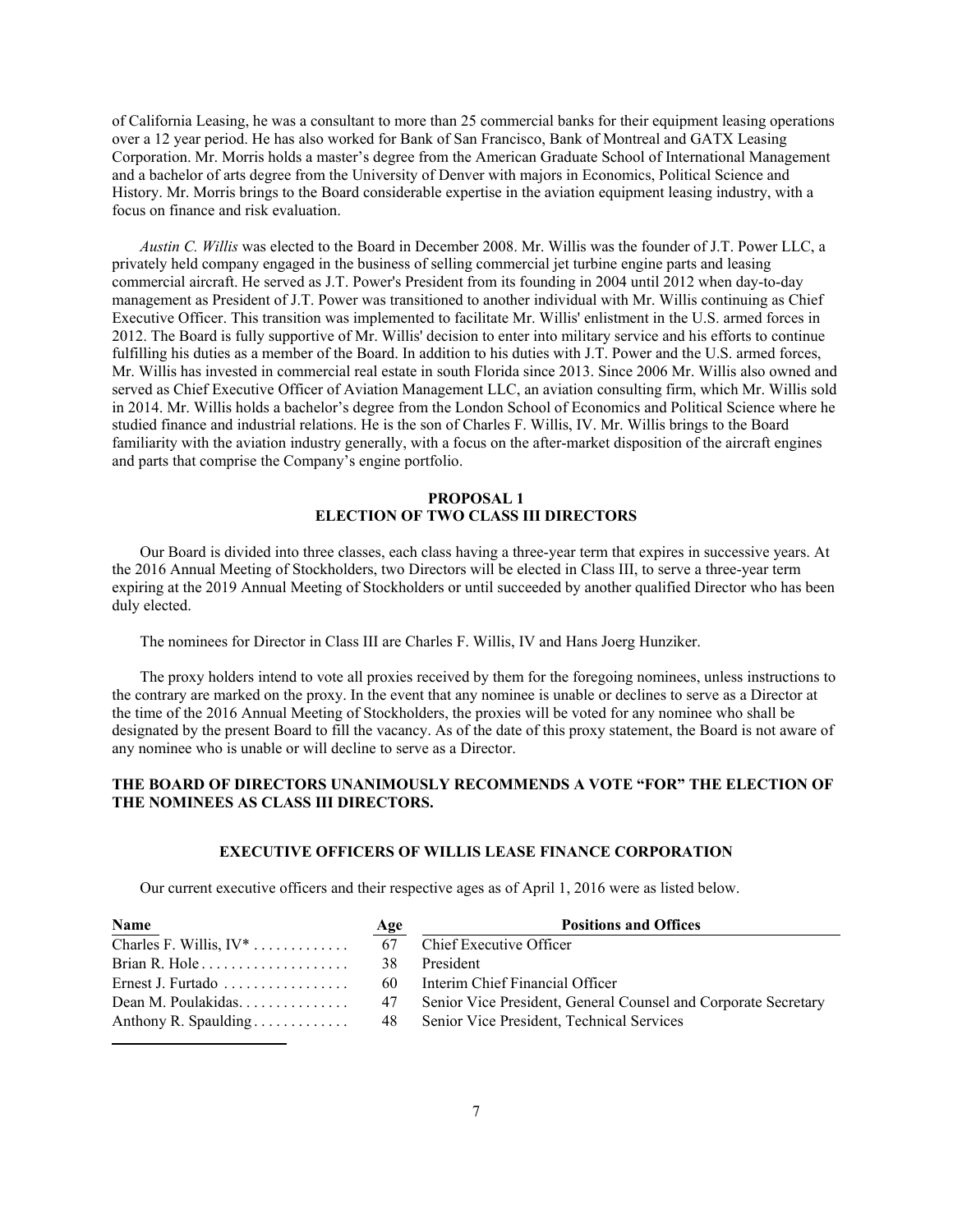\* See business experience background under "Principal Occupations, Background and Qualifications of Director Nominees and Continuing Directors."

*Brian R. Hole* joined Willis Lease in August 2014 and was promoted to President on April 1, 2016. Prior to his appointment as President, he served as Senior Vice President & Chief Investment Officer. Formerly, Mr. Hole was Owner and President of Aviation Opportunity Management LLC, where he advised bank, private equity and alternative investment funds regarding investment in large commerical aircraft and engines. Prior to starting his own business, from 2008 to 2012, Mr. Hole served as an attorney for United Technologies Corporation, Pratt & Whitney Division, where he worked with the Commerical Engines Group in assisting with the next generation product family of engines, and specifically, on the partnership for the PW1100G engine on the Airbus A320neo family of aircraft and at IAE International Aero Engines, where he structured and negotiated engine sales and aftermarket programs as well as spare engine and aircraft financings. Mr. Hole earned his undergraduate degree from Georgetown University and a law degree, with high honors, from the University of Connecticut School of Law.

 *Ernest J. Furtado* joined us in February 2016 and serves as our interim Chief Financial Officer. Prior to joining the Company, Mr. Furtado was with Textainer Group Holdings Limited, the world's largest lessor of intermodal shipping containers (NYSE:TGH), from 1991 through 2015, where he held positions including Senior Vice President, Chief Financial Officer, Chief Accounting Officer and Secretary. Prior to joining Textainer, Mr. Furtado was Controller for Itel Container. Mr. Furtado was also a Manager of Internal Audit for Wells Fargo Bank and worked as a Certified Public Accountant at John F. Forbes & Co. Mr. Furtado is a Certified Public Accountant and holds a B.S. in business administration from the University of California at Berkeley and an M.B.A. in information systems from Golden Gate University.

*Dean M. Poulakidas* joined Willis Lease in September 2011 and currently serves as our Senior Vice President, General Counsel and Corporate Secretary. Prior to his appointment as General Counsel, he served as Senior Counsel until March 31, 2013. Formerly, Mr. Poulakidas was Vice President and Corporate Counsel with International Lease Finance Corporation (ILFC), where he managed a wide variety of aviation transactions working with airlines, manufacturers, purchasers, financiers, service providers and aviation authorities in many jurisdictions. Prior to ILFC, he was a corporate attorney at Pillsbury Madison & Sutro, where his transactional experience included international and domestic joint ventures, mergers and acquisitions. Mr. Poulakidas earned his undergraduate degree from the University of California at Los Angeles, his masters degree from Columbia University and his law degree from the University of California's Hastings College of Law.

*Anthony R. Spaulding*, our Senior Vice President, Technical Services, has been with us since 2012. Immediately prior to joining us, he was with Pratt & Whitney Commercial Engines where he spent seven years in various roles of increasing responsibility within Pratt & Whitney and the International Aero Engine Consortium. Mr. Spaulding also worked for Continental Airlines where he managed all the outsourced engine maintenance for the airline's fleet of over 350 aircraft. Mr. Spaulding began his 30-year aviation career by serving as an Airframe and Powerplant Technician in the United States Navy. Mr. Spaulding earned his undergraduate degree in Aeronautics and his Masters in Business Administration/Aviation from Embry Riddle Aeronautical University, Daytona Beach, FL. He holds a FAA Airframe and Powerplant License as well as his FAA Private Pilot License.

Certain NEOs not included in the above table, but referenced in this proxy, are no longer executive officers at the Company. Donald A. Nunemaker retired from his position as President of the Company effective March 31, 2016. Bradley S. Forsyth resigned as our Chief Financial Officer ("CFO") effective February 22, 2016. Effective, January 15, 2016, Judith Webber retired from her position as the Company's Senior Vice President, Technical Services.

#### **SECURITY OWNERSHIP OF CERTAIN BENEFICIAL OWNERS AND MANAGEMENT**

The following table sets forth information regarding the beneficial ownership of our common stock as of April 15, 2016 by: (i) each person who is known to us to own beneficially more than five percent of the outstanding shares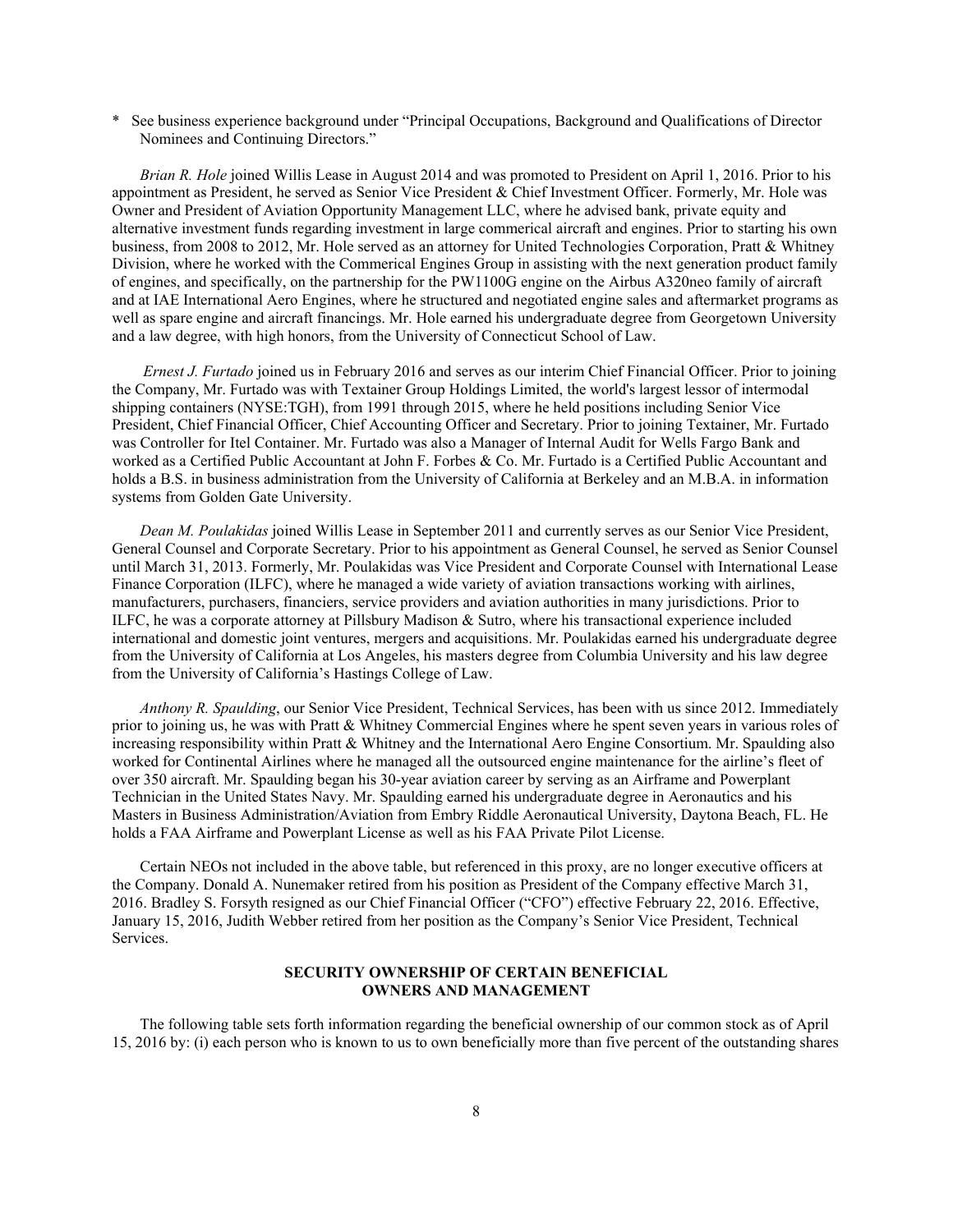of our common stock; (ii) each Director; (iii) each officer listed in the Summary Compensation Table; and (iv) all Directors and Executive Officers as a group. Unless specified below, the mailing address for each individual, officer or director is c/o Willis Lease Finance Corporation, 773 San Marin Drive, Suite 2215, Novato, CA 94998. As of April 15, 2016 we had 7,347,075 shares of common stock, \$0.01 par value, issued and outstanding.

|                                                              | Common stock(1)            |                        |
|--------------------------------------------------------------|----------------------------|------------------------|
| Name and Address of Beneficial Owner                         | Number of<br><b>Shares</b> | Percentage<br>of Class |
|                                                              | 2.841.899(2)               | 38.68 %                |
|                                                              | 106.222(3)                 | 145%                   |
|                                                              | 43.745                     | $\ast$                 |
|                                                              | 39.091                     | $\ast$                 |
|                                                              | 34,499                     | $\ast$                 |
|                                                              | 19.045                     | $\ast$                 |
|                                                              | 17.344                     | $\ast$                 |
|                                                              | 14.110                     | *                      |
|                                                              | 11.569                     | $\ast$                 |
| All Directors and Executive Officers as a group (10 persons) | 3,127,524                  | 42.57 $\%$             |
|                                                              | 740,225 (4)                | $10.08 \%$             |
|                                                              | 643,814 (5)                | 8.76%                  |
|                                                              | 463,478 (6)                | 631%                   |

\* Less than one percent of our outstanding common stock.

- (1) Except as indicated in the footnotes to this table, the stockholders named in the table are known to us to have sole voting and investment power with respect to all shares of common stock shown as beneficially owned by them, subject to community property laws where applicable. The number of shares beneficially owned includes common stock of which such individual has the right to acquire beneficial ownership either currently or within 60 days after April 15, 2016, including, but not limited to, upon the exercise of an option.
- (2) Includes 2,134,148 shares held by CFW Partners, L.P., a California limited partnership, of which Charles F. Willis, IV, holds a one percent (1%) interest as sole general partner and an eighty percent (80%) interest as a limited partner. A trust for the benefit of Austin C. Willis holds the remaining nineteen percent (19%) interest as a limited partner. Also includes (i) 6,338 shares held under an account in the name of Charles F. Willis, V for which Mr. Willis is the custodian; (ii) 1,176 shares held under an account in the name of Charlotte Montresor Willis; and (iii) 700,237 shares held by Mr. Willis in his individual capacity.
- (3) 50,000 shares pledged.
- (4) Based on Schedule 13G filed by Dimensional Fund Advisors LP with the Securities and Exchange Commission on February 9, 2016. Dimensional Fund Advisors LP mailing address is Palisades West, Building One, 6300 Bee Cave Rd., Austin, TX 78746.
- (5) Based on Schedule 13G filed by Rutabaga Capital Management with the Securities and Exchange Commission on February 9, 2016. Rutabaga Capital Management mailing address is 64 Broad Street, 3rd Floor, and Boston, MA 02109.
- (6) Based on Schedule 13F filed by M3F, Inc. with the Securities and Exchange Commission on January 29, 2016. M3F, Inc. mailing address is 10 Exchange Place, Suite 510, Salt Lake City, UT 84111.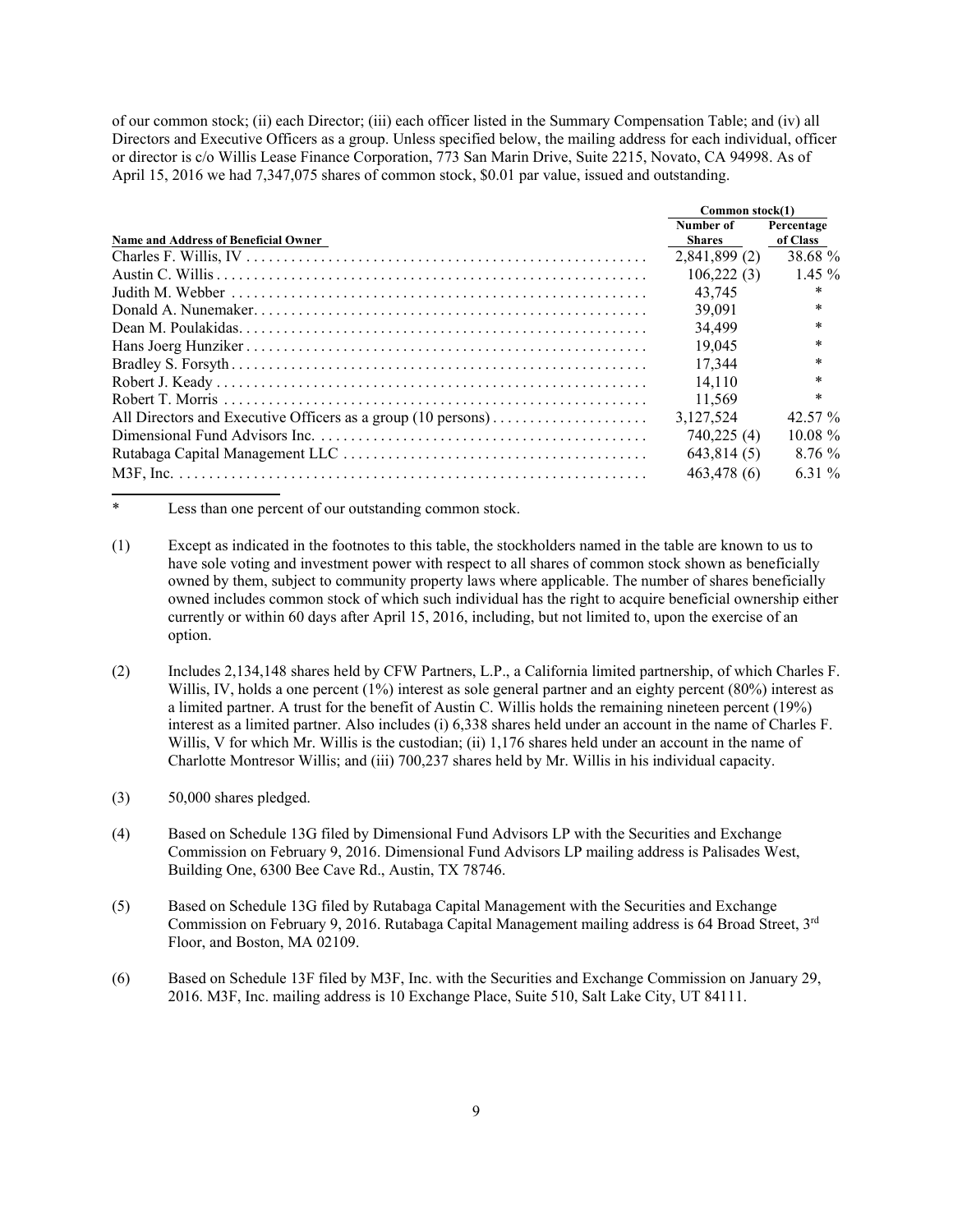### **SECTION 16(a) BENEFICIAL OWNERSHIP REPORTING COMPLIANCE**

Section 16(a) of the Securities Exchange Act of 1934, as amended, requires our Directors and executive officers, and persons who own more than ten percent of a registered class of our equity securities, to file with the Securities and Exchange Commission initial reports of ownership and reports of changes in ownership of common stock and our other equity securities. Directors, executive officers and holders of more than ten percent of our common stock are required by Securities and Exchange Commission regulation to furnish us with copies of all Section 16(a) reports they file.

Based solely upon review of the copies of such reports furnished to us and written representations from our officers and Directors for the fiscal year ended December 31, 2015, we believe that during the fiscal year ended December 31, 2015 and through April 15, 2016, our Directors, executive officers and holders of more than ten percent of our common stock complied with all applicable Section 16(a) filing requirements.

### **COMPENSATION OF EXECUTIVE OFFICERS**

### **COMPENSATION DISCUSSION AND ANALYSIS**

This Compensation Discussion and Analysis describes the material elements of our compensation program for Named Executive Officers. The Compensation Committee oversees the design and administration of our executive compensation programs. The Compensation Committee is currently comprised of three independent Directors: Hans Joerg Hunziker (Chair), Robert J. Keady and Robert T. Morris. The Compensation Committee meets formally at least twice per year, and more often if needed. Each meeting agenda includes an executive session with no member of management present. The Compensation Committee's charter is available on the Company's web site *(www.willislease.com)*.

#### **2015 Performance Overview**

In 2015 the Company saw record revenues driven through improvements in our global sales force, portfolio utilization, maintenance reserve management and trading volume. Highlights of our 2015 financial and operational performance include:

- Total revenues grew 14.5% to \$199.6 million in 2015, fueled by higher portfolio utilization, our growing lease portfolio and higher spare parts and equipment sales.
- Average utilization improved to 87% for 2015 from 83% in 2014. Utilization at year-end was 90% compared to 79% a year ago.
- The owned lease portfolio grew 5.3% in 2015 to \$1.123 billion from \$1.066 billion a year ago, with \$171 million in acquisitions compared to acquisitions of \$112 million in 2014.
- Tangible book value per share increased 7.2% to \$27.86 at December 31, 2015, compared to \$25.99 a year ago.
- Cash provided by operating activities increased during 2015 to \$109.1 million or 74.0% from \$62.7 million during 2014.

We feel each of the above items contributed to our superior return to our shareholders, with 11% annualized return over the prior three years and 9% annualized return over the prior five year period (both ending December 31, 2015).

#### **Results from Our Stockholder Advisory Vote**

The Compensation Committee carefully considers feedback from the Company's stockholders regarding the Company's executive compensation program, including the results of the stockholders' advisory vote on executive compensation at the 2014 annual meeting which was approved by more than 85% of the votes cast. In accordance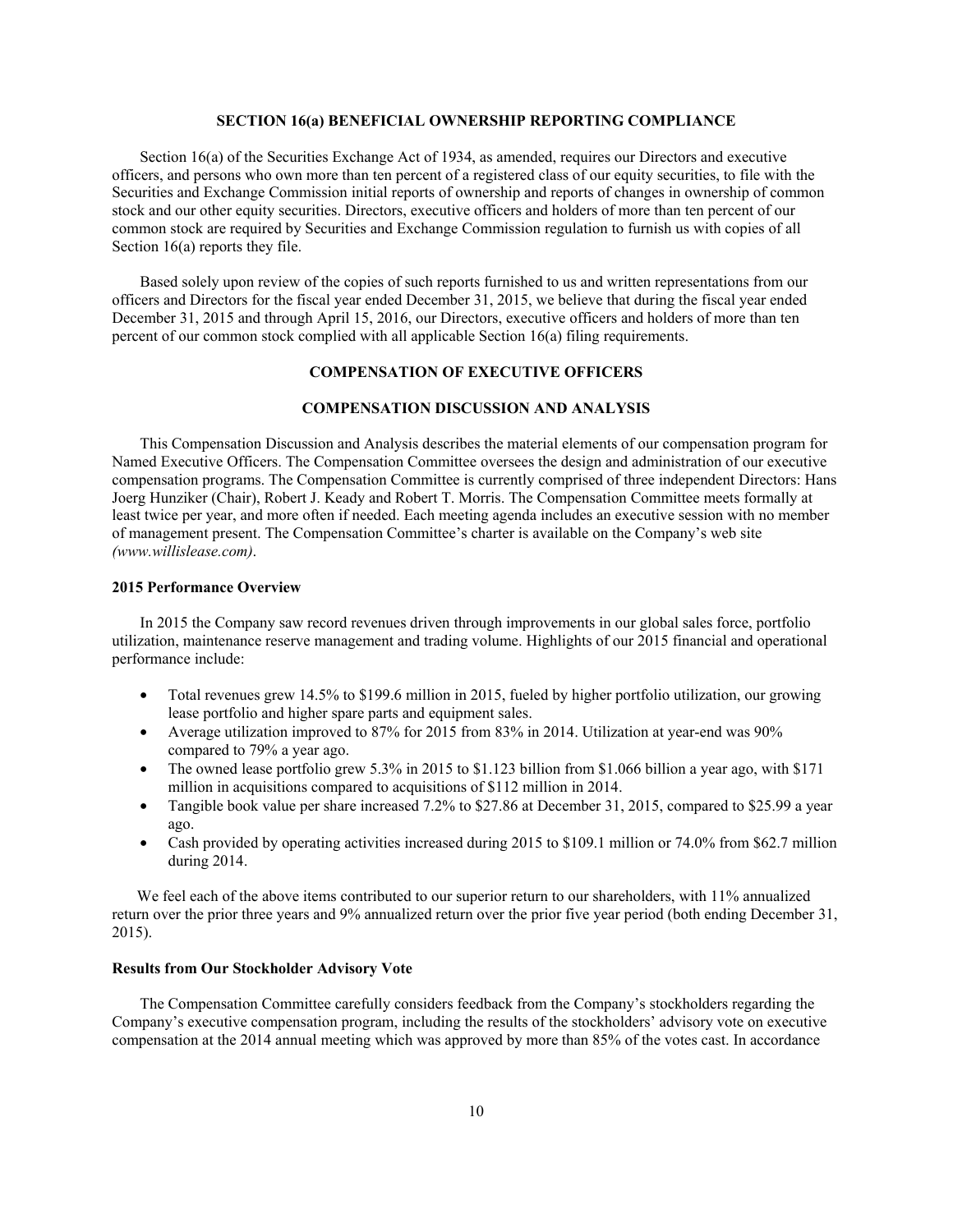with the preference which received the most votes cast at the 2011 annual meeting among the alternatives regarding the frequency of future advisory votes on executive compensation, the Board decided that future advisory votes on executive compensation would be submitted to stockholders every three years. Stockholders will next have an advisory vote on executive compensation as well as a vote on the preferred frequency of future advisory votes on executive compensation at the 2017 annual meeting of stockholders. Stockholders are invited to express their views to the Board regarding executive compensation as well as other matters as described in this proxy statement under the heading "Communications with the Board".

### **Compensation Philosophy and Objectives**

The objectives of our compensation programs are to attract and retain high performing executives, to provide a substantial link between the Company's performance and executive pay, and to provide stockholders with a superior rate of return. It is the Compensation Committee's philosophy to link the Named Executive Officers' compensation to corporate performance. The individual elements of compensation are addressed differently. Base salaries should be sufficiently competitive to attract and retain highly capable executives; annual incentive bonuses are intended to reward meeting or exceeding budgeted earnings and other established goals each year; long-term incentives, now primarily in the form of grants of restricted stock, are intended to align executive and stockholder interest, reward long term growth of revenues and earnings, and provide an incentive for key executives to stay with the organization over the long term.

The charts below show that a significant portion of our CEO's and slightly less than half of our other Named Executive Officers' target total direct compensation (current salary, target annual cash incentives, and the three-year average long-term equity award values) is variable, "at-risk" or focused on long-term results ("at-risk" actual compensation as a percentage of total actual direct compensation is lower due to the limited bonus payments made in 2015). "At-risk" pay is tied to the achievement of corporate and individual performance or share price performance.



#### **Compensation Committee Process for Establishing Pay**

The Compensation Committee retains compensation consultants from time to time to evaluate executive compensation levels and advise on specific programs. Those compensation consultants report directly to the Compensation Committee. During 2015, the Compensation Committee retained Pearl Meyer to advise on various compensation issues. Pearl Meyer has provided the Compensation Committee information regarding its independence as an advisor, including the fact that it has no other contract or business relationship with Willis Lease, and the Compensation Committee took that information into account in concluding that there was no conflict of interest within the meaning of Rule 10C-1 under the Securities Exchange Act of 1934 affecting Pearl Meyer's independence.

The base salary, annual incentive compensation and long-term incentive compensation of the Named Executive Officers are determined in part by the Compensation Committee reviewing data on prevailing compensation practices of comparable companies with whom we compete for executive talent and evaluating such information in connection with our corporate goals and compensation practices. The Compensation Committee considers various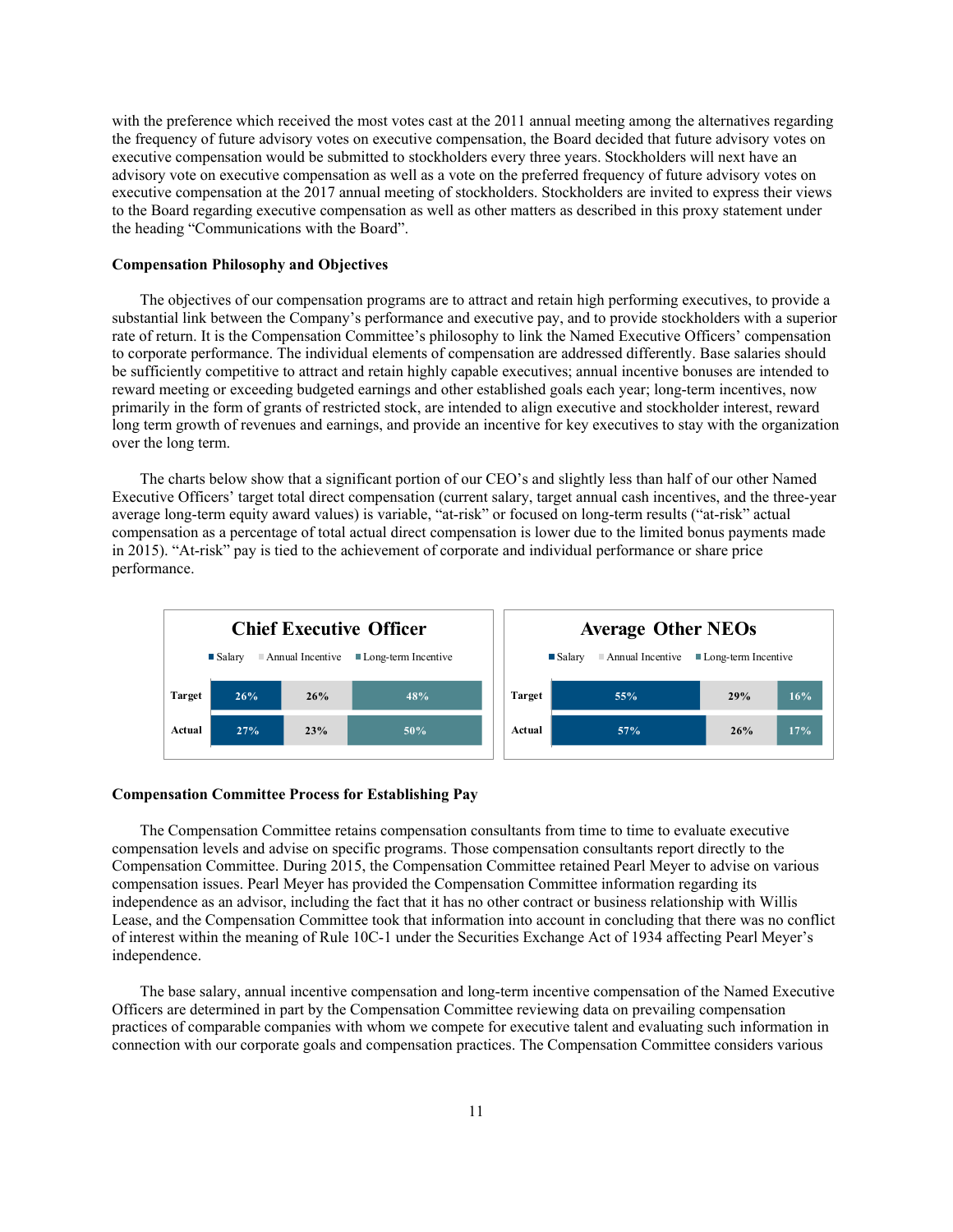sources of data when determining executive compensation levels, including compensation data from a sampling of public companies and public compensation surveys.

However, it is difficult to determine a precise peer group of publicly held companies because the vast majority of the Company's direct competitors are business units within much larger corporations, such as General Electric, United Technologies and Bank of Tokyo Mitsubishi, such that the heads of the leasing divisions do not appear in proxy statements as Named Executive Officers. Other direct competitors are internationally based, where compensation programs are not comparable due to the fact that components of compensation are often driven by the cultural norms and local tax implications. In 2014, the Compensation Committee, with the assistance of Pearl Meyer, reviewed the approach to identify companies for compensation comparison ("2014 Comparator Companies") to supplement the Committee's understanding of compensation policies and practices of aviation leasing and finance competitors. In selecting the public companies for inclusion as 2014 Comparator Companies, the following factors were considered: a more analogous range of annual revenues (\$30 million to \$600 million), business operation (leasing, distribution, or support services), and location. The approved 2014 Comparator Companies include:

AeroVironment, Inc. Infinera Corporation Nuverra Environmental Solutions, Inc. Air Transport Services Group, Inc. KVH Industries Inc. P.A.M. Transportation Services, Inc. CAI International Inc. LMI Aerospace Inc. Patriot Transportation Holding, Inc. Consumer Portfolio Services, Inc. Marlin Business Services Corp. Regional Management Corp. Electro Rent Corporation McGrath Rentcorp SIFCO Industries Inc. Erickson Incorporated Medallion Financial Corp. Spartan Motors Inc. General Finance Corporation Mitcham Industries Inc. Heartland Express, Inc. Mobile Mini, Inc.

In 2015, Pearl Meyer evaluated our group of 2014 Comparator Companies and presented a revised group to the Committee for consideration and approval. The Compensation Committee approved the exclusion of three previously selected comparators due to size, specifically: Heartland Express, Inc.; Infinera Corporation; and Mitcham Industries Inc. The Compensation Committee also approved the addition of three new comparitors, including: Neff Corp.; On Deck Capital, Inc.; and NewStar Financial, Inc.

Our general guideline is to provide a total compensation opportunity that is reasonable. The Compensation Committee does not seek to specifically benchmark compensation based upon the sample companies reviewed nor does the Compensation Committee employ any other formulaic process in making compensation decisions. Rather the Compensation Committee uses its subjective judgment based upon a review of all information, including an annual review for each officer of his or her level of responsibility, contributions to our financial results and our overall performance. The Compensation Committee makes a generalized assessment of these factors and this information is not weighted in any specific manner. Actual compensation packages may vary based on the Compensation Committee's and Mr. Willis' subjective evaluation of each executive's performance and potential as well as the Company's overall financial position and performance.

#### **Governance of Compensation Programs**

Our Chief Executive Officer, in conjunction with our human resources department, develops recommended annual salaries, incentive targets and long-term incentive compensation for the Named Executive Officers. After reviewing the survey and peer group information described above under "Compensation Philosophy and Objectives" and the market information provided by the Compensation Committee's outside consultant, the Compensation Committee determines in its subjective judgment the annual salaries, incentive targets and long-term incentive compensation for the Named Executive Officers.

#### **Elements of Compensation**

Each element of compensation has a different purpose, although in combination they are intended to make sure that Willis Lease has a competitive compensation package that attracts top talent and provides incentives that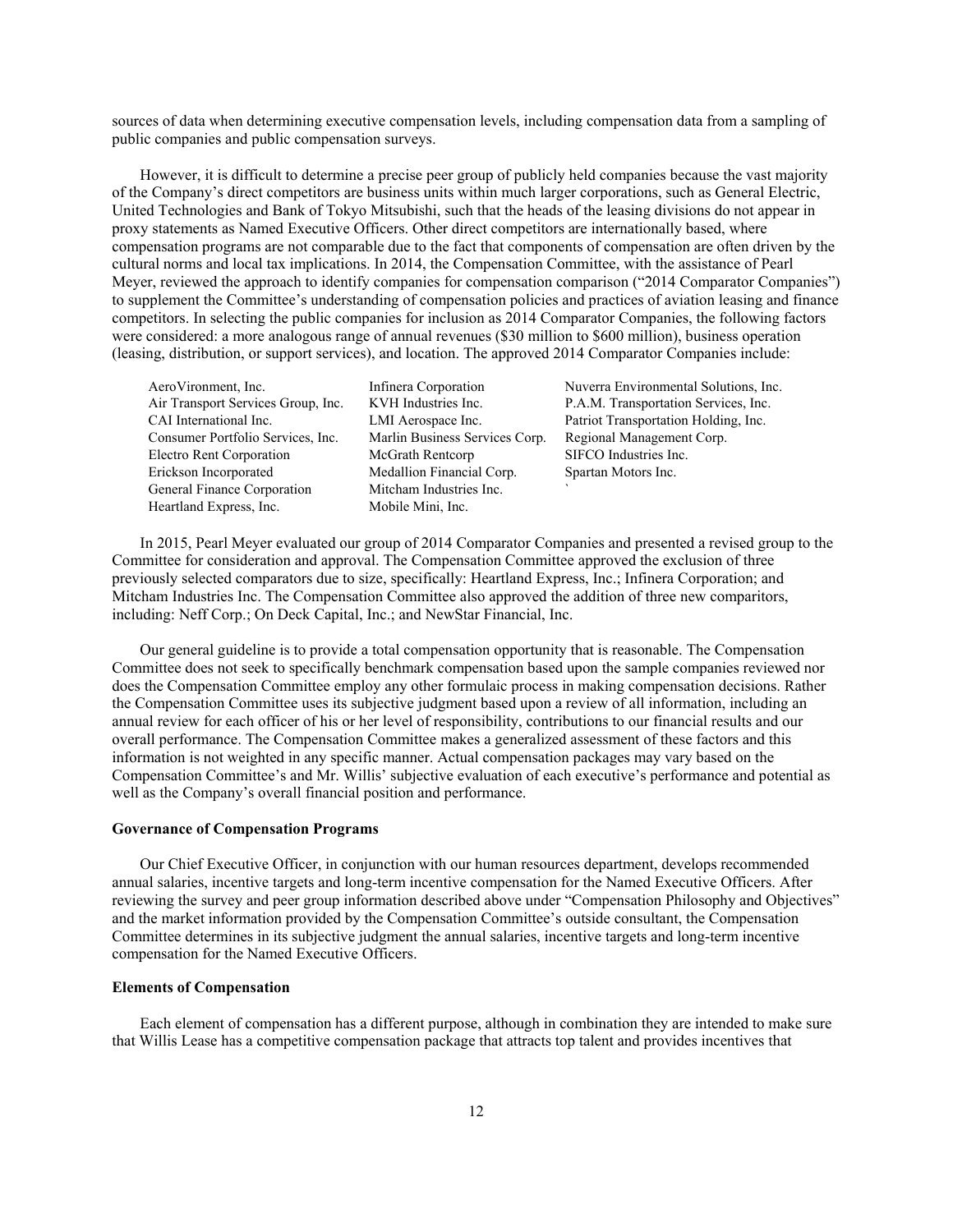encourage a high level of short- and long-term performance for the benefit of stockholders. The Compensation Committee looks at these elements both individually (to ensure that each element is achieving its objective) and collectively (to ensure that the total compensation package is competitive). Components of the total executive compensation package, the details of which are discussed below, generally include (i) base salary, (ii) annual incentive compensation in the form of cash bonuses, (iii) long-term incentive compensation in the form of restricted stock, (iv) participation in the Company's employee stock purchase plan and other employee benefit plans and programs, and (v) in some cases, severance payments to be made upon an employment termination or change of control of the Company.

The Compensation Committee's subjective determinations for 2015 compensation took special note of Named Executive Officers' contribution to the transactions and other strategic initiatives set forth in the "2015 Performance Overview" above.

**Base Salary:** Each officer's base salary is set on the basis of the Compensation Committee's assessment of salary levels in effect for comparable positions in the labor market, the officer's personal performance, and considerations of any special internal responsibilities. Specifically, as the Company is different in some respects from the other industrial and financial companies in the survey samples, and as to some degree responsibilities of the Company's executive officers differ from those in typical companies, the Compensation Committee gives some consideration to internal responsibilities when determining salaries. The weight given to these various factors may vary from individual to individual.

Base salaries are reviewed annually each year after updated peer company salary information becomes available, and adjustments are made in accordance with the factors described above. Base salary increases depend in part on market competitiveness, time in position, individual performance and growth during the year, and expected future performance. In 2015, the Compensation Committee approved an increase of 10% to Mr. Nunemaker's base salary, as part of the Compensation Committee's approved incentive to retain Mr. Nunemaker as President through March 31, 2016. There were no increases in base salaries for the other executive officers in 2015.

**Annual Incentive Compensation:** Target bonus percentages for each of the Named Executive Officers started with the target bonus percentage set forth in their respective employment agreements, which percentages were determined in part by compensation negotiations at hire and in part by evaluating target incentive levels in the prevailing market. (See "Compensation Philosophy and Objectives".) The employment agreement for Messrs. Willis, Forsyth, and Poulakidas provide for target bonus percentages of 100%, 60%, and 50%, respectively. Mr. Nunemaker's target bonus percentage has fluctuated over the course of his employment with the Company depending on his position at the time. As another part of the Compensation Committee's approved incentives to retain Mr. Nunemaker as President through March 31, 2016, his target bonus opportunity was increased from 85% of his salary to 100% beginning in 2015, and he was paid a retention bonus of \$100,000 with another \$100,000 to be paid upon the completion of his service as President through March 31, 2016. Ms. Webber's target bonus percentage was 30%.

The Company established a Company-wide bonus plan for 2015 based on an aggressive overall return on equity goal. The 2015 bonus pool was to be determined based on return on equity and then 50% of such pool was to be allocated in proportion to target bonuses and the other 50% of the pool was to be allocated based on individual contributions. No bonuses would have been paid under the plan if the threshold pre-tax return on equity of 5% was not achieved.

Because of the performance of the Company as reflected above, the Compensation Committee approved bonuses for the 2015 year based on the Company's 2015 bonus plan and on their subjective judgment after receiving input regarding executive performance and recommendations from the Chief Executive Officer with respect to executives other than the Chief Executive Officer. Based upon the CEO's recommendations and other reports from management about each such individual's contribution to the Company's performance during 2015, the Compensation Committee made the ultimate determination in their subjective judgment as to the recipients and the amounts of such annual incentive bonuses. The Compensation Committee considered numerous quantitative and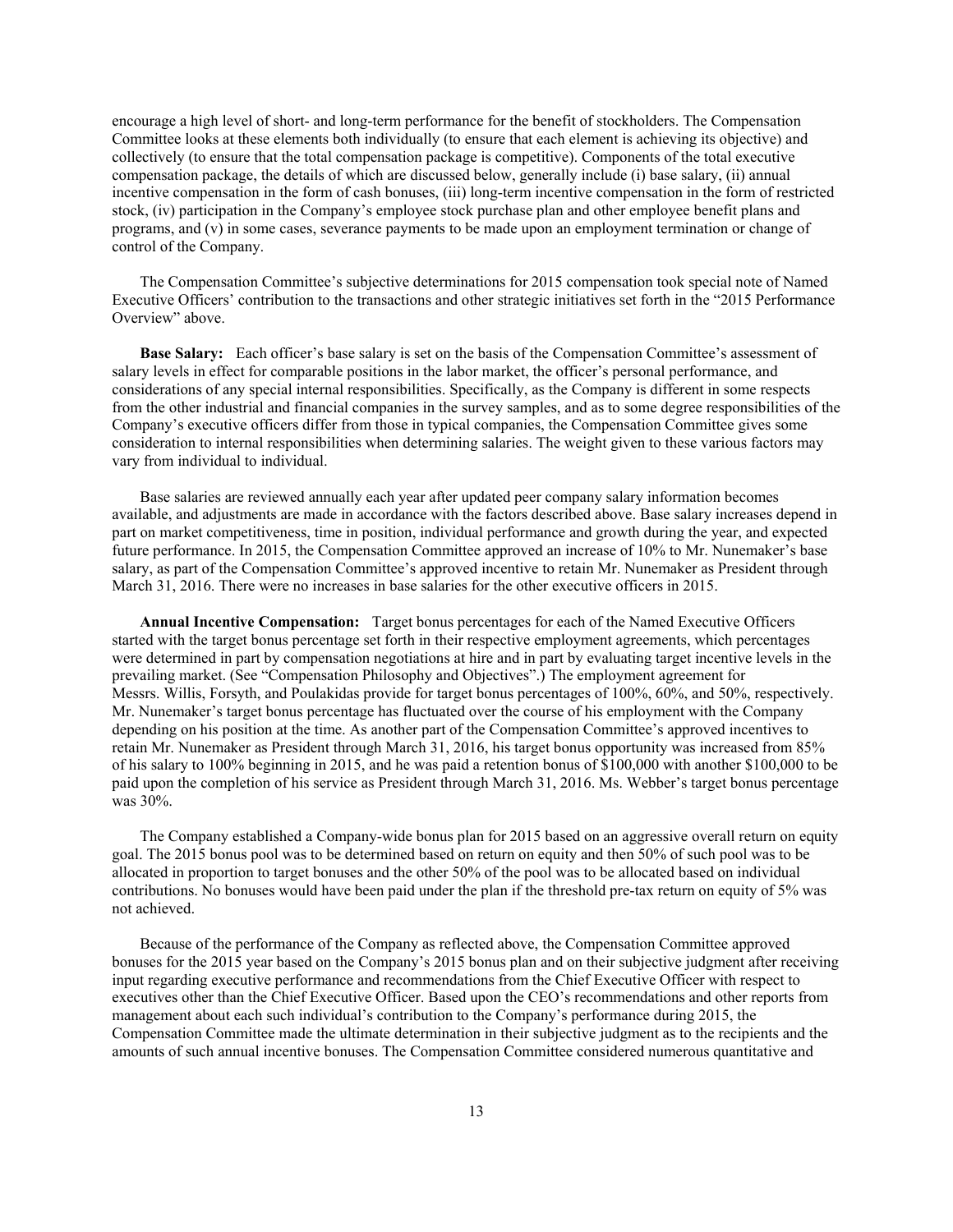qualitative factors in a subjective manner, including:

- Bottom-line achievement on net income before taxes and return on equity;
- Level of portfolio utilization and applicable lease rate factors;
- Management focus on growing the Company and successfully pursuing growth;
- Securing financing to enable targeted growth;
- Salesforce and leadership development and focus on attractive markets;
- General economic and market conditions;
- Maintenance of customer, vendor and joint venture relationships; and
- Management efficiency.

**Long-term Incentive Compensation:** To reward executives for the long-term growth in the value of the Company's shares, the Compensation Committee also makes long-term incentive grants annually. Grants of restricted stock awarded to officers, including all NEOs, are based primarily on competitive grant practices as determined by the Compensation Committee. Also, as explained above, each element of compensation is determined separately and therefore other forms of compensation paid to the Named Executive Officers do not directly influence the amount of long-term incentive compensation that the Company awards.

The 2007 Incentive Stock Plan provides the flexibility to grant a variety of types of equity awards to provide long-term incentives to employees. The Compensation Committee's primary type of long-term incentive grants is restricted stock. The Compensation Committee, after consulting with its compensation consultants, has determined that restricted stock is the best vehicle for long-term executive incentives, instead of the stock options previously granted. In the Compensation Committee's judgment, restricted stock reduces the dilution of stockholders' interest by providing similar value with an estimate of only  $\frac{1}{3}$  of the number of shares as would be involved in an option grant. The introduction of the requirement to expense option awards for financial statement reporting purposes also makes restricted stock more attractive in both an absolute dollar sense and simplicity in calculating the accounting expense of the grants. The Compensation Committee also believes that restricted stock has a stronger retention value than do options which can expire without providing any incentive benefit. The current expectation is that restricted stock awards will be the primary form of long-term incentives for our executives.

The Compensation Committee approved a grant of restricted stock to Mr. Willis in 2015, that was part of a grant it had approved in 2014 and that was contingent on stockholder approval of amendments to the 2007 Incentive Stock Plan. The Compensation Committee approved this grant in 2014 as the result of Mr. Willis achieving the objectives set out for him as CEO up to that time. On July 1, 2015, after Stockholders approved the amendments to the 2007 Incentive Stock Plan, Mr. Willis was granted 125,000 restricted shares which will vest in three equal annual installments beginning one year from the date of grant. No other executive officer was issued a long-term incentive grant in 2015.

**Employee Stock Purchase Plan:** With the exception of the CEO, whose ownership level precludes his participation under IRS regulations, our Named Executive Officers, as well as all other eligible employees, may purchase Company shares at a discount under the Employee Stock Purchase Plan.

Under the 1996 Employee Stock Purchase Plan (as amended, the "ESPP") 250,000 shares of common stock have been reserved for issuance. Participants may purchase not more than 1,000 shares or \$25,000 of common stock in any one calendar year. Each January 31 and July 31, shares of common stock are purchased with the employees'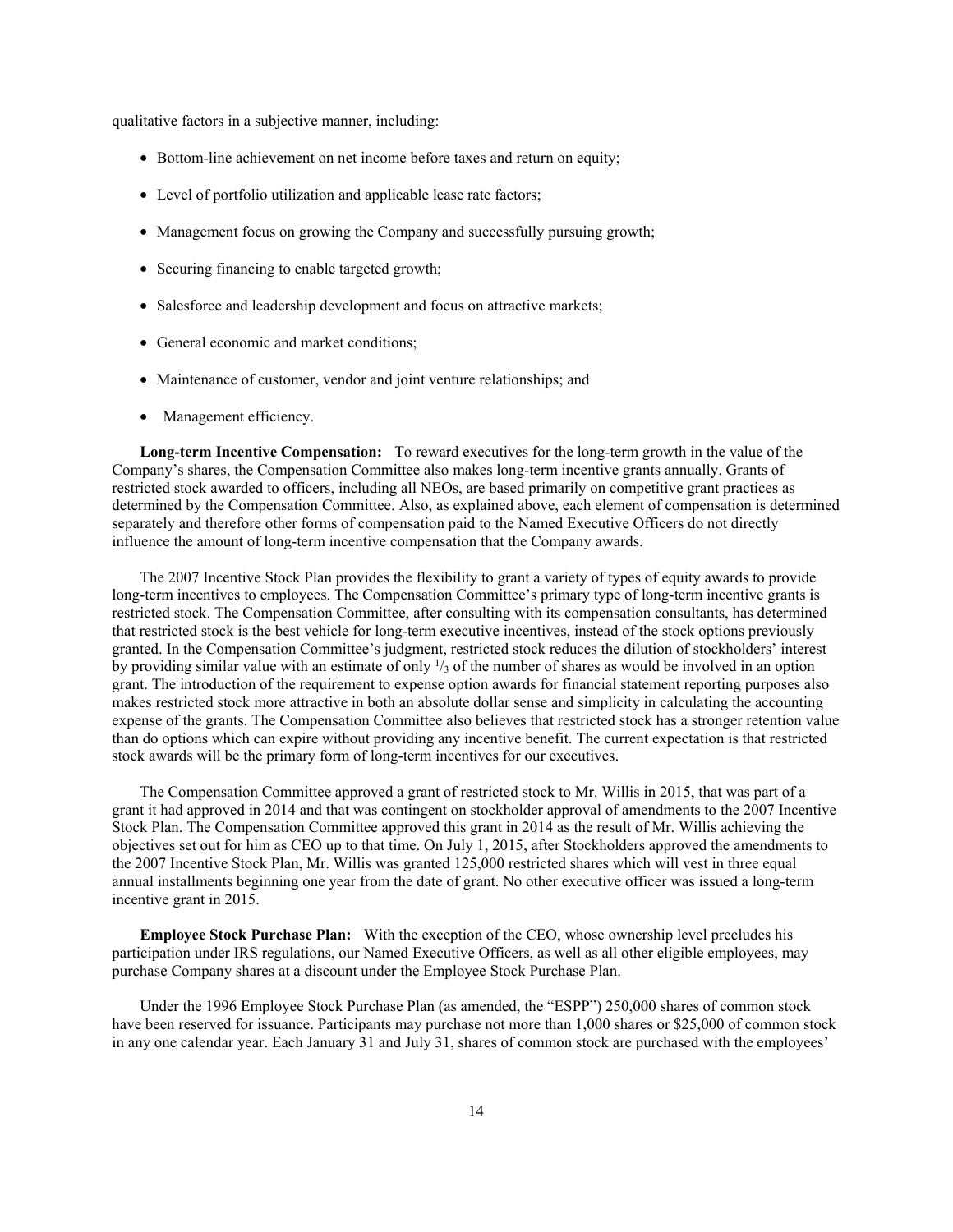payroll deductions from the immediately preceding six months at a price per share of 85% of the lesser of the market price of the common stock on the purchase date or the market price of the common stock on the date of entry into an offering period.

**Perquisites and Other Personal Benefits:** The Company provides its NEOs with limited perquisites and other personal benefits in addition to those provided to other employees, including additional life insurance, financial tax planning, personal use of company cars, travel expenses, and spousal travel under limited circumstances. The Company also provided Mr. Willis with relocation assistance in connection with his moves to the United Kingdom and Florida. The costs of the perquisites and personal benefits for the NEOs for the fiscal year ended December 31, 2015 are included in the "2015 Summary Compensation Table" in this Proxy Statement.

#### **Executive Stock Ownership**

While the Company promotes share ownership by its executives, and encourages them to acquire shares through the ESPP (in which all eligible executives may participate) and long-term stock incentives in the form of restricted stock, there are currently no specific guidelines for executive stock ownership or requirements for them to hold shares. Including restricted stock awards, the ownership levels of the Named Executive Officers generally exceed significantly the typical ownership guidelines established in the marketplace. For example, our Chairman and CEO, Charles F. Willis, IV, directly owns stock worth more than 10 times his salary, well in excess of typical market guidelines.

#### **Employment Agreements and Severance Payments**

Employment agreements have been entered into with Messrs. Willis, Forsyth, Nunemaker and Poulakidas. In addition to providing for severance as described below, such agreements provide for base salary (subject to increase but not decrease unless part of a salary reduction program affecting all senior executive officers), bonus compensation (as described in the "Annual Incentive Compensation" section of the "Elements of Compensation" portion of the Compensation Discussion and Analysis) and certain benefits. As described in detail below, the employment contracts specify certain severance benefits to be paid in the event of an involuntary termination. Consistent with our compensation philosophy, the Compensation Committee believes that the interests of stockholders are best served if the interests of senior management are aligned with those of the stockholders. To this end, we provide enhanced change of control severance benefits to certain of our executive officers to reduce any reluctance of the executive officers to pursue or support potential change in control transactions that would be beneficial to our stockholders. The agreement to pay such severance resulted from negotiations of employment terms with our Named Executive Officers. For further details, please refer to the section "Termination and Change in Control Payments" elsewhere in this proxy statement. The employment agreements also provide a nondisclosure and non-solicitation of employees covenant for three years after termination of employment (except for Mr. Forsyth whose non-solicitation covenant period is two years after termination of employment). None of the Named Executive Officers are eligible for a tax gross-up of any parachute excise tax in the event of a change in control.

Ms. Webber was employed pursuant to an offer letter which provided for an annual base salary. She also qualified to participate in our annual incentive program with a target bonus opportunity of 30% of her base salary. Ms. Webber was not entitled to any severance benefits or other payments to be made to her upon a termination or change of control.

#### **Impact of Accounting and Tax Treatments of a Particular Form of Compensation**

The accounting and tax treatment of the elements of our compensation program is one factor considered in the design of the compensation program. Under Section 162(m) of the Internal Revenue Code of 1986, as amended, the federal income tax deduction for certain types of compensation paid to the chief executive officer and the three other most highly compensated executive officers of publicly held companies (other than the principal financial officer) is limited to \$1 million per officer per fiscal year unless such compensation meets certain requirements. The principal requirement is that such compensation must qualify as "performance-based."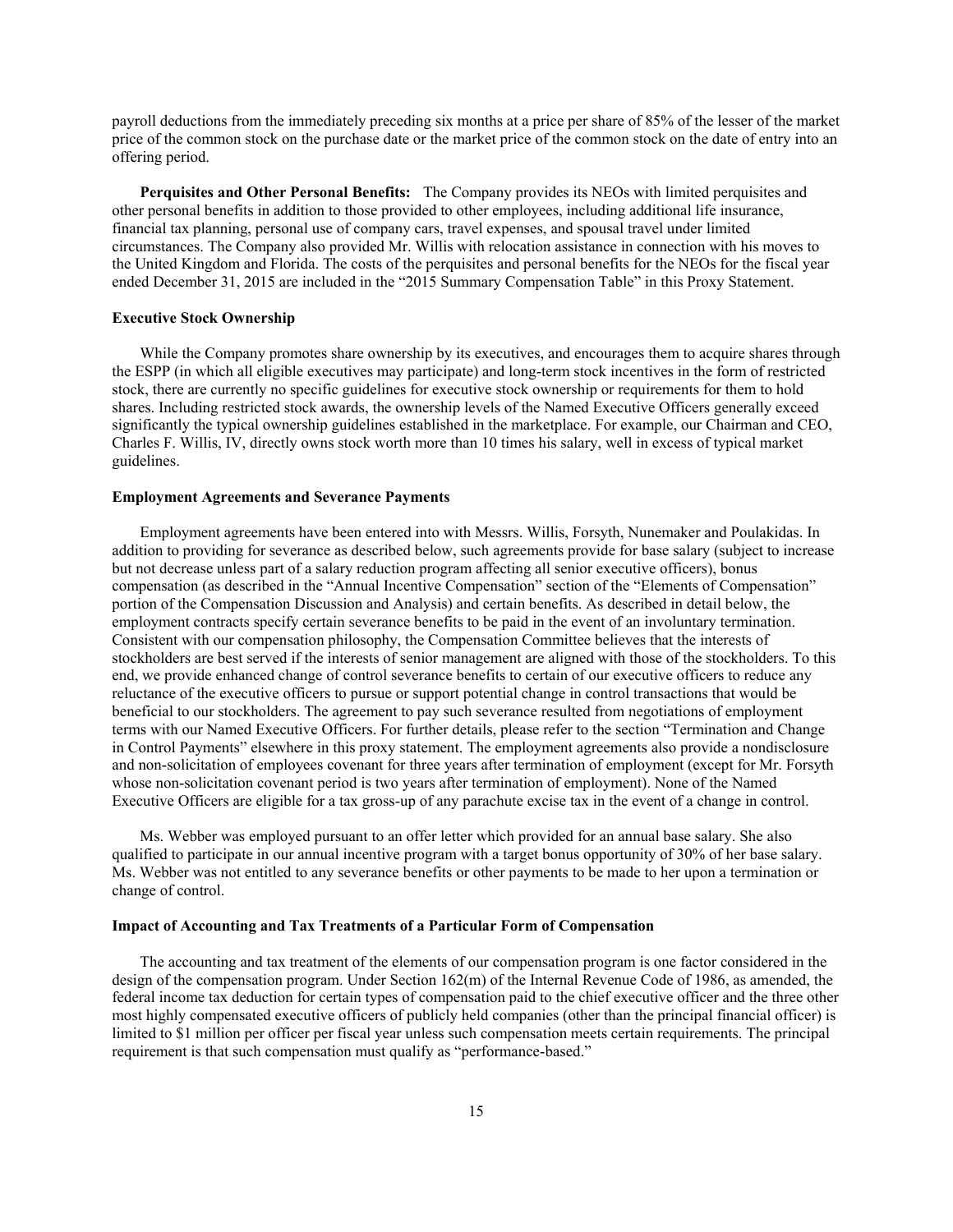The Compensation Committee considers the impact of this rule when developing and implementing our executive compensation program. However, the Compensation Committee also believes that it is important to preserve flexibility in administering compensation programs in a manner designed to promote varying corporate goals. Accordingly, the Board has not adopted a policy that all compensation must qualify as deductible under Section 162(m). Amounts paid under any of our compensation programs, including salaries, annual incentive awards, performance awards and grants of restricted stock units, may not qualify as performance-based compensation that is excluded from the limitation on deductibility. In addition, due to the ambiguities and uncertainties as to the application and interpretation of Section 162(m), no assurance can be given that compensation even if intended by the Compensation Committee to satisfy the requirements for deductibility under Section 162(m) would, in fact, do so.

#### **REPORT OF THE COMPENSATION COMMITTEE**

The Compensation Committee of the Board of Directors has submitted the following report for inclusion in this Proxy Statement:

The Compensation Committee has reviewed and discussed the Compensation Discussion and Analysis contained in this Proxy Statement with management. Based on our review of and the discussions with management with respect to the Compensation Discussion and Analysis, we recommended to the Board of Directors that the Compensation Discussion and Analysis be included in this Proxy Statement and in the Company's Annual Report on Form 10-K for the fiscal year ended December 31, 2015 for filing with the SEC.

The foregoing report is provided by the following Directors, who constitute the Compensation Committee:

#### **COMPENSATION COMMITTEE**

Hans Joerg Hunziker, Committee Chair Robert J. Keady Robert T. Morris

#### **COMPENSATION COMMITTEE INTERLOCKS AND INSIDER PARTICIPATION**

The Compensation Committee consists of the following three independent Directors: Hans Joerg Hunziker (Chair), Robert J. Keady and Robert T. Morris. None of our executive officers currently serves on our Compensation Committee. None of our executive officers is, or was during 2015, serving as a director of or member of the compensation committee of another entity, one of whose executive officers serves, or served, as a Director of or on our Compensation Committee.

 The following table sets forth certain information with respect to the compensation of our Chief Executive Officer, Chief Financial Officer, the three most highly compensated Executive Officers other than the CEO and CFO based on total compensation for their services with us in all capacities.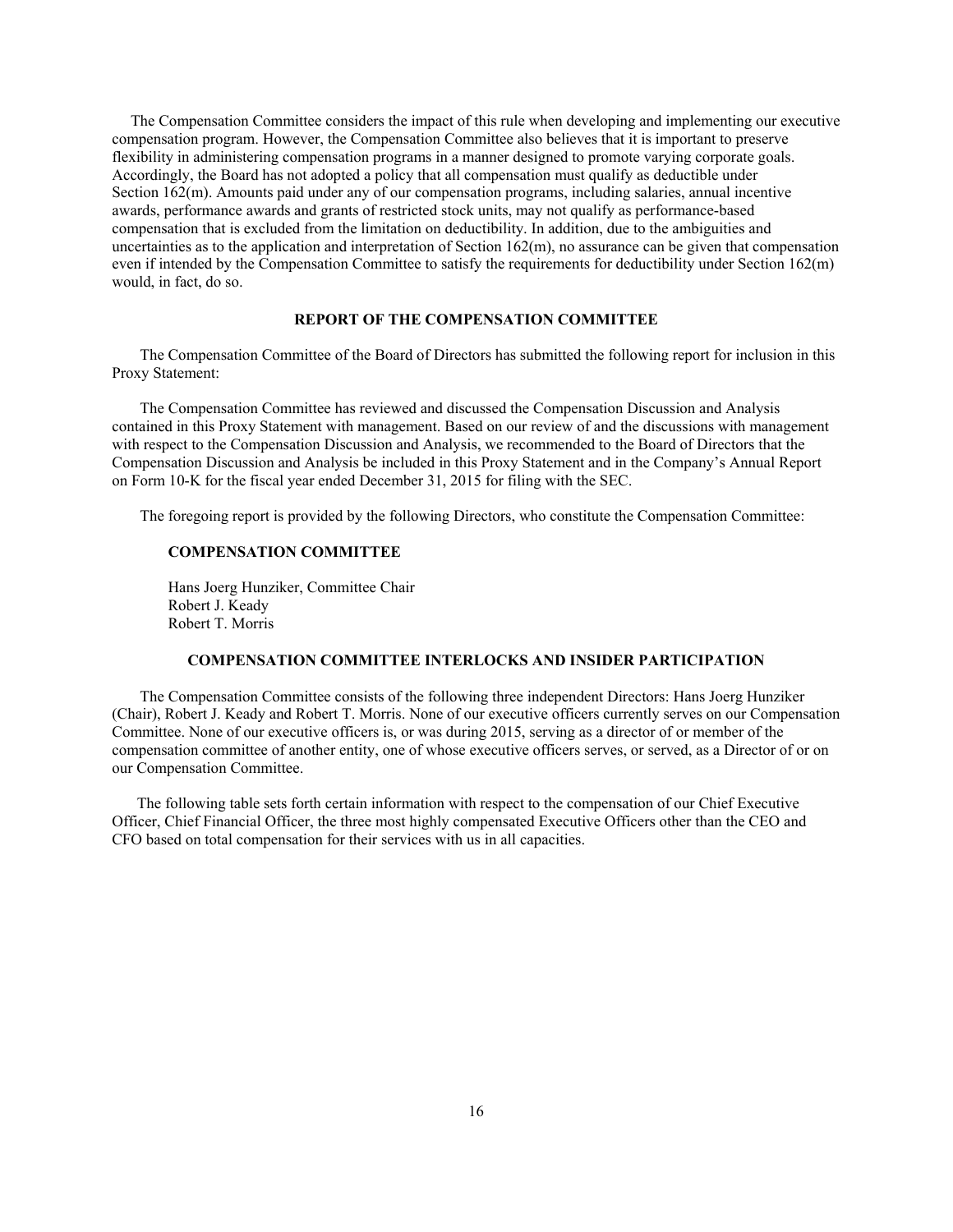| Name and<br><b>Principal Position</b>      | Year | <b>Salary</b><br><b>(\$)</b> | <b>Bonus</b><br>$(\$)$ | <b>Stock</b><br>Awards<br>$($ (\$)(1) | Option<br><b>Grants</b><br>$(\$)$ | <b>Non-Equity</b><br>Incentive<br>Plan<br>Compensation<br><b>(\$)</b> | All Other<br>Compensation<br><b>(S)</b> | Total<br>$(S)$ |
|--------------------------------------------|------|------------------------------|------------------------|---------------------------------------|-----------------------------------|-----------------------------------------------------------------------|-----------------------------------------|----------------|
| (a)                                        | (b)  | (c)                          | (d)                    | (e)                                   | (f)                               | (g)                                                                   | (h)                                     | (i)            |
| Charles F. Willis, IV, $\dots$             | 2015 | 950,000                      | 815,000                | 2,306,250                             | $\frac{1}{1}$                     | $\overline{\phantom{0}}$                                              | 325,036 (2)                             | 4,396,286      |
| Chief Executive                            | 2014 | 931,250                      |                        | 1,963,000                             | $\overline{\phantom{m}}$          |                                                                       | 690,359                                 | 3,584,609      |
|                                            | 2013 | 875,000                      | 400,000                | 936,000                               |                                   |                                                                       | 773,044                                 | 2,984,044      |
| Donald A. Nunemaker,                       | 2015 | 456,875                      | 508,000                |                                       |                                   |                                                                       | 23,295(3)                               | 988,170        |
| $President \dots \dots \dots \dots \dots$  | 2014 | 412,500                      |                        | 405,200                               |                                   |                                                                       | 22,978                                  | 840,678        |
|                                            | 2013 | 375,000                      | 100,000                | 216,000                               |                                   |                                                                       | 38,131                                  | 729,131        |
| Bradley S. Forsyth,                        | 2015 | 327,215                      | 130,000                |                                       |                                   |                                                                       | 15,896(4)                               | 473,111        |
| Senior Vice President                      | 2014 | 361,250                      | 18,000                 | 202,600                               |                                   |                                                                       | 15,245                                  | 597,095        |
| and Chief Financial<br>Officer             | 2013 | 320,000                      | 60,000                 | 72,000                                |                                   |                                                                       | 11,773                                  | 463,773        |
| Dean M. Poulakidas, $\dots \dots$          | 2015 | 360,000                      | 154,000                |                                       |                                   |                                                                       | 17,209(5)                               | 531,209        |
| Senior Vice President                      | 2014 | 397,500                      | 20,000                 | 405,200                               |                                   |                                                                       | 24,994                                  | 847,694        |
| General Counsel and<br>Corporate Secretary | 2013 | 300,000                      | 60,000                 | 216,000                               |                                   |                                                                       | 11,674                                  | 587,674        |
| Judith M. Webber, $\dots \dots$            | 2015 | 256,800                      | 66,000                 |                                       |                                   |                                                                       | 12,129(6)                               | 334,929        |
| Senior Vice President                      | 2014 | 248,425                      |                        |                                       |                                   |                                                                       | 11,925                                  | 260,350        |
| Technical Services.                        | 2013 | 223,300                      | 25,000                 | 72,000                                |                                   |                                                                       | 13,484                                  | 333,784        |

#### **SUMMARY COMPENSATION TABLE FOR FISCAL YEAR 2015**

(1) The amounts in this column represent the grant date fair value of awards computed in accordance with Financial Accounting Standards Board Accounting Standards Codification Topic 718 as discussed in Note 12 – Stock-Based Compensation Plans - in our report filed on Form 10K for the fiscal year 2015 filed with the Securities and Exchange Commission.

- (2) Includes (i) a 401(k) matching contribution in the amount of \$12,000 (ii) \$3,126 for the allocated cost of Mr. Willis' participation in a group life, disability and accidental death and dismemberment policy that covers certain of the Company's executive officers, (iii) \$7,478 for an individual accidental death and dismemberment policy for Mr. Willis, (iv) \$2,568 United Kingdom insurance for spouse, (v) \$2,860 for tax gross-ups and the following perquisites:
	- \$32,370 for spousal travel. This amount is based on the actual cost to the Company.
	- \$841 for personal use of a company car. This amount was calculated as a proration of total fuel costs and highway tolls (based on personal use as a percentage of total use).
	- \$30,000 for financial, tax and estate planning services. This amount is based on the actual cost to the Company.
	- \$180,317 moving reimbursements benefits paid to or on behalf of Mr. Willis in connection with his relocation to the United Kingdom. This amount is based on the actual cost to the Company.
	- \$53,476 moving reimbursements benefits paid on behalf of Mr. Willis in connection with his relocation to Florida. This amount is based on the actual cost to the Company.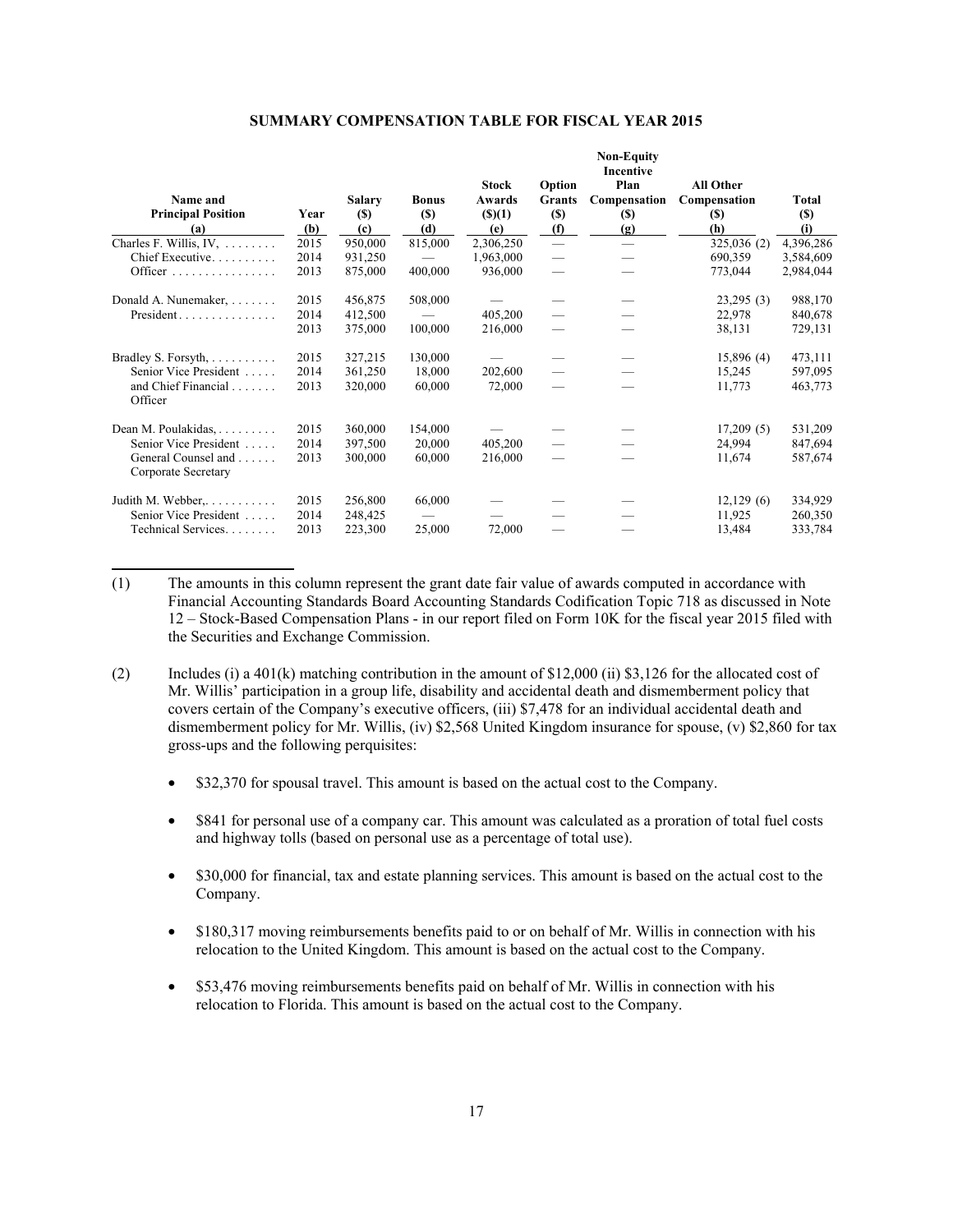- In addition, Mr. Willis had guests accompany him on the Company's plane on business trips during 2015 with no or *de minimis* incremental costs.
- (3) Includes (i) a 401(k) matching contribution in the amount of \$12,000, (ii) \$2,971 for the allocated cost of Mr. Nunemaker's participation in a group life, disability, and accidental death and dismemberment policy that covers certain of the Company's executive officers, (iii) \$7,916 for an individual accidental death and dismemberment policy for Mr. Nunemaker; and (iv) \$408 for personal use of a company car which was calculated as a proration of total fuel costs and highway tolls (based on personal use as a percentage of total use).
- (4) Includes (i) a 401(k) matching contribution in the amount of \$9,755, (ii) \$2,519 for the allocated cost of Mr. Forsyth's participation in a group life, disability, and accidental death and dismemberment policy that covers certain of the Company's executive officers, and (iii) \$3,622 travel bonus.
- (5) Includes (i) a 401(k) matching contribution in the amount of \$9,000, (ii) \$2,481 for the allocated cost of Mr. Poulakidas' participation in a group life, disability, and accidental death and dismemberment policy that covers certain of the Company's executive officers, and (iii) \$5,728 travel bonus.
- (6) Includes (i) a 401(k) matching contribution in the amount of \$10,272, and (ii) \$1,857 for the allocated cost of Ms. Webber's participation in a group life, disability, and accidental death and dismemberment policy that covers certain of the Company's executive officers. Ms. Webber ceased to be an officer February 2015 but continued to provide technical services through 2015.

### **GRANTS OF PLAN-BASED AWARDS For Fiscal Year Ended 2015**

| Name | Grant<br>Date | All Other<br><b>Stock Awards:</b><br><b>Number of Shares</b><br>of Stock or<br><b>Units</b><br>$(\#)(1)$ | <b>Grant Date</b><br><b>Fair Value of</b><br><b>Stock and</b><br>Option<br>Awards<br>(S)(2) |
|------|---------------|----------------------------------------------------------------------------------------------------------|---------------------------------------------------------------------------------------------|
| (a)  | (b)           | (c)                                                                                                      | (d)                                                                                         |
|      | 7/1/2015      | 125,000                                                                                                  | \$2,306,250.00                                                                              |
|      |               |                                                                                                          |                                                                                             |
|      |               |                                                                                                          |                                                                                             |
|      |               |                                                                                                          |                                                                                             |
|      |               |                                                                                                          |                                                                                             |

- (1) Reflects restricted stock awards granted in 2015. For additional information, please see "Compensation of Executive Officers—Long-Term Incentive Compensation" above.
- (2) The amounts in this column represent the grant date fair value of awards computed in accordance with Financial Accounting Standards Board Accounting Standards Codification Topic 718.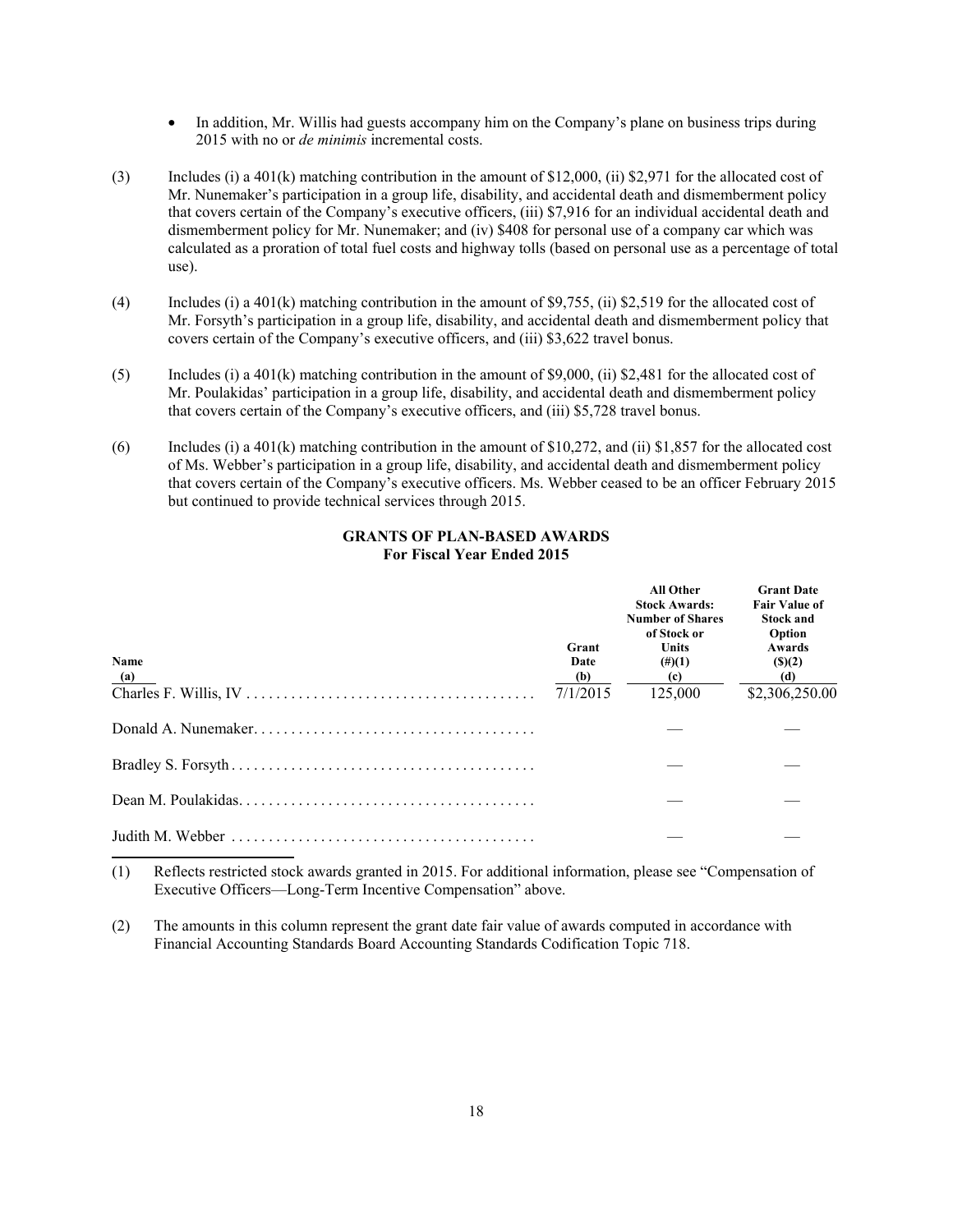The following table sets forth certain information with respect to the outstanding equity awards held by the Named Executive Officers at the end of 2015.

|                       | <b>Option Awards</b>                                                                                                            |                                               |                                            |                                                             |                                                                                                                         |                                                                                                                               |
|-----------------------|---------------------------------------------------------------------------------------------------------------------------------|-----------------------------------------------|--------------------------------------------|-------------------------------------------------------------|-------------------------------------------------------------------------------------------------------------------------|-------------------------------------------------------------------------------------------------------------------------------|
| Name<br>(a)           | Number of<br><b>Securities</b><br>Underlying<br><b>Unexercised</b><br><b>Options</b><br>(# <sup>2</sup> )<br>Exercisable<br>(b) | Option<br><b>Exercise</b><br>Price(\$)<br>(c) | Option<br><b>Expiration</b><br>Date<br>(d) | Award<br>Grant<br>Date<br>(e)                               | Number of<br><b>Shares</b> or<br><b>Units</b> of<br><b>Stock That</b><br><b>Have Not</b><br><b>Vested</b><br>(#)<br>(f) | <b>Market</b><br>Value of<br><b>Shares</b> or<br><b>Units</b> of<br><b>Stock That</b><br><b>Have Not</b><br>Vested(\$)<br>(g) |
| Charles F. Willis, IV |                                                                                                                                 |                                               |                                            | 2/3/2012<br>11/28/2012<br>4/9/2013<br>10/1/2014<br>7/1/2015 | 17,500(1)<br>15,000(1)<br>32,500(1)<br>50,000(2)<br>125,000(2)<br>240,000                                               | \$<br>4,824,000                                                                                                               |
| Donald A. Nunemaker   |                                                                                                                                 |                                               |                                            | 2/3/2012<br>11/28/2012<br>4/9/2013<br>10/1/2014             | 6,250(1)<br>3,750(1)<br>7,500(1)<br>13,333(2)<br>30,833                                                                 | \$<br>619,743                                                                                                                 |
| Bradley S. Forsyth    |                                                                                                                                 |                                               |                                            | 2/3/2012<br>11/28/2012<br>4/9/2013<br>10/1/2014             | 5,000(1)<br>3,750(1)<br>2,500(1)<br>6,666(2)<br>17,916                                                                  | \$<br>360,112                                                                                                                 |
| Dean M. Poulakidas.   |                                                                                                                                 |                                               |                                            | 4/9/2013<br>10/1/2014                                       | 7,500(1)<br>13,333(2)<br>20,833                                                                                         | \$<br>418,743                                                                                                                 |
| Judith M. Webber      |                                                                                                                                 |                                               |                                            | 2/3/2012<br>4/9/2013                                        | 1,750(1)<br>2,500(1)<br>4,250                                                                                           | \$<br>85,425                                                                                                                  |

# **OUTSTANDING EQUITY AWARDS AT FISCAL 2015 YEAR-END**

(1) Shares of restricted stock vest in four equal annual installments on each anniversary of the grant date.

(2) Shares of restricted stock vest in three equal annual installments on each anniversary of the grant date.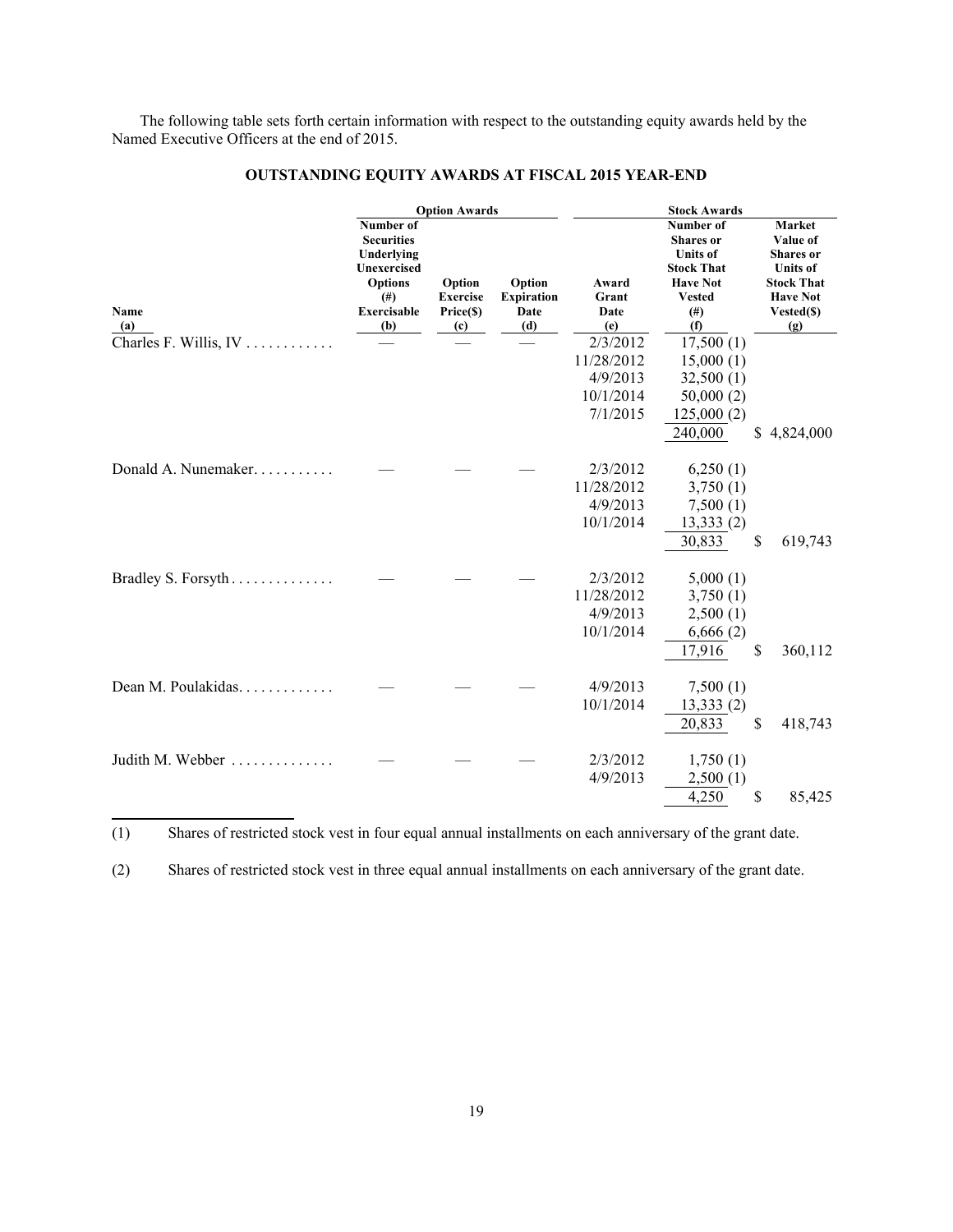The following table sets forth certain information with respect to options exercised by the Named Executive Officer and stock that vested during fiscal year 2015.

|                                         |                                               | <b>Option Awards</b>             | <b>Stock Awards</b>                           |                             |  |
|-----------------------------------------|-----------------------------------------------|----------------------------------|-----------------------------------------------|-----------------------------|--|
|                                         | <b>Number of Shares</b><br><b>Acquired on</b> | <b>Value Realized on</b>         | <b>Number of Shares</b><br><b>Acquired on</b> | <b>Value Realized</b>       |  |
| <b>Name of Executive Officer</b><br>(a) | <b>Exercise</b><br>$^{(#)}$<br>(b)            | <b>Exercise</b><br>(S)(1)<br>(c) | Vesting<br>$^{(#)}$<br>(d)                    | on Vesting<br>(S)(2)<br>(e) |  |
|                                         | 49,000                                        | \$800,170                        | 104,082                                       | \$1,971,043                 |  |
| Donald A. Nunemaker                     |                                               |                                  | 31,439                                        | \$560,455                   |  |
|                                         |                                               |                                  | 21.214                                        | \$377,856                   |  |
|                                         |                                               |                                  | 12.917                                        | \$216,097                   |  |
| Judith M. Webber                        |                                               |                                  | 8.625                                         | \$157,199                   |  |

### **OPTION EXERCISES AND STOCK VESTED For Fiscal Year Ended 2015**

(1) The amount was calculated based on the difference between the market price of the Company's common stock on the date of exercise and the exercise price.

(2) The amount was calculated based on the market value of the Company's common stock on the vesting date.

### **Termination and Change in Control Payments**

Employment contracts for Messrs. Willis, Nunemaker, Forsyth, Poulakidas and Hole specify certain severance benefits to be paid in the event of an "Involuntary Termination" (i.e., termination of employment by the Company without cause or resignation by the employee for good reason) and, in the case of Messrs. Nunemaker, Forsyth, Poulakidas and Hole, specified severance benefits in the event of an Involuntary Termination within 18 months following a change of control (a "Change of Control Termination"). As discussed above, Ms. Webber was employed by the Company pursuant to an offer letter which did not provide for severance benefits or other payments to be made to her upon a termination or change of control.

The maximum of these benefits payable to Mr. Willis would represent (i) three times his base salary, plus (ii) a prorated portion of his annual incentives accrued during the year of termination, plus (iii) three times the average annual incentives he earned during the three years prior to his Involuntary Termination, plus (iv) distribution of unpaid deferred compensation, immediate vesting of all stock options and restricted stock, continued payment for three years for club memberships and financial, tax and estate planning, and continued coverage for three years under the Company's employee group benefit plans. Additionally, in the event Mr. Willis is terminated with less than the one year's notice required by his contract, he is entitled to a lump sum payment equal to his annual base salary prorated for the portion of the year for which he did not receive notice. Upon a change of control, Mr. Willis is entitled to immediate vesting of all stock options and restricted stock, whether or not his employment is terminated. In the event that Mr. Willis voluntarily retires, he is entitled to purchase or assume the lease for his company car, to continued payment for his club memberships and financial planning services in accordance with his contract, and to continued coverage under the Company's employee group benefit plans for one year following his retirement.

The maximum of these severance benefits payable to Mr. Nunemaker would represent (i) one year of his base salary for an Involuntary Termination or 18 months base salary for a Change of Control Termination, plus (ii) a prorated portion of his annual incentives accrued during the year of termination for an Involuntary Termination or Change of Control Termination, plus (iii) in case of an Involuntary Termination, the average annual incentives he earned during the two years prior to his termination, or in case of a Change of Control Termination, one and one half times the average annual incentives earned during the two years prior to his termination. In addition, he is entitled to immediate vesting of all stock options and restricted stock, and continued coverage under the Company's employee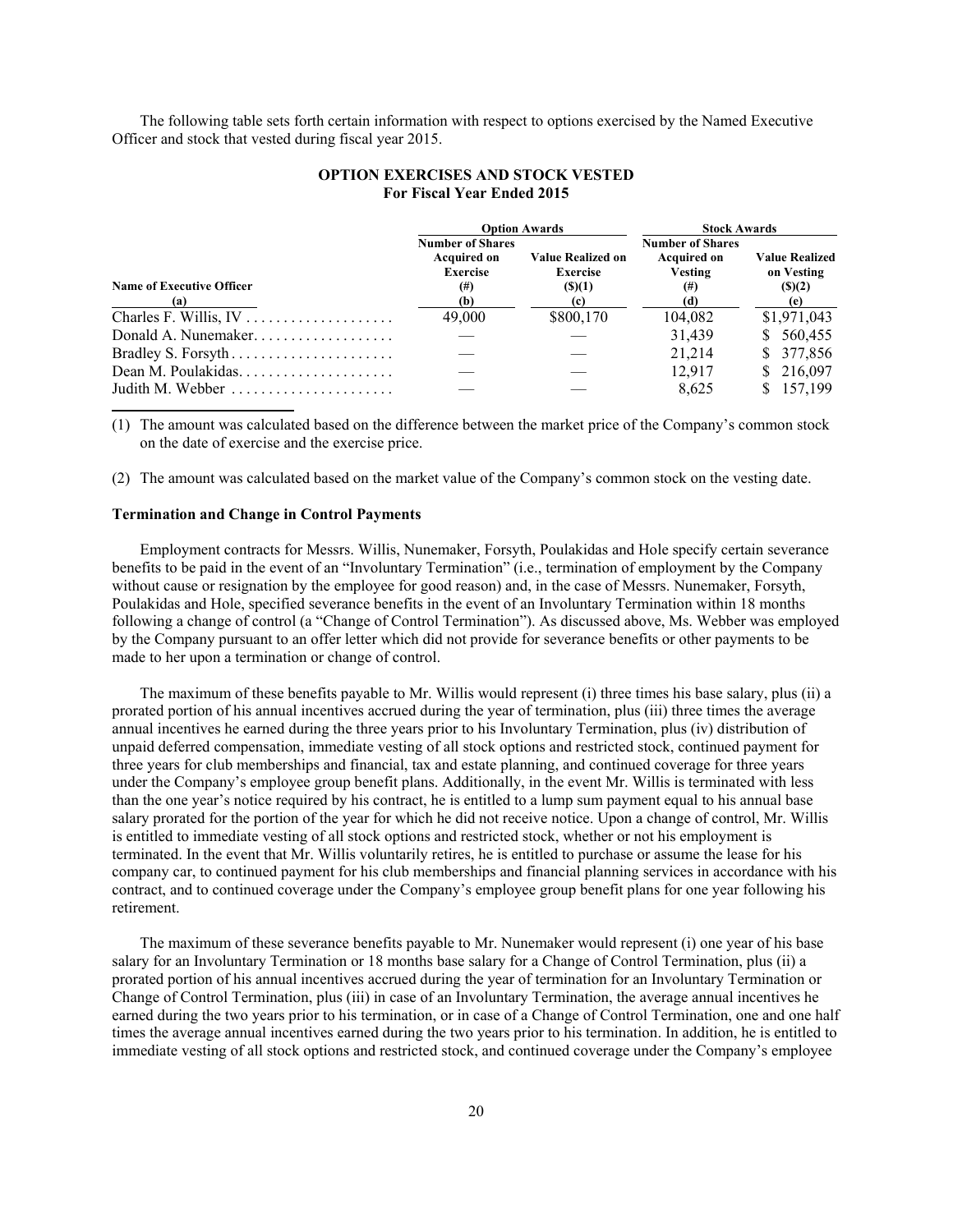group benefit plans for one year following an Involuntary Termination, or for 18 months following a Change of Control Termination. Additionally, in the event Mr. Nunemaker is terminated with less than the six months' notice required by his contract, he is entitled to a lump sum payment equal to six months of his annual base salary.

The maximum of these severance benefits payable to Mr. Forsyth would represent (i) one year of his base salary for an Involuntary Termination or 18 months base salary for a Change of Control Termination, plus (ii) payment of any vested annual incentives due as of his termination for an Involuntary Termination or Change of Control Termination, plus (iii) only in the case of a Change of Control Termination the average annual incentives he earned during the two years prior to his termination. In addition, he is entitled to immediate vesting of all stock options and restricted stock scheduled to vest during the two years following the termination date, and continued coverage under the Company's employee group benefit plans for one year following an Involuntary Termination, or for 18 months following a Change of Control Termination. Additionally, in the event Mr. Forsyth is terminated with less than the one year's notice required by his contract, he is entitled to a lump sum payment equal to one year of his annual base salary.

The maximum of these severance benefits payable to Mr. Poulakidas would represent (i) six months of his base salary for an Involuntary Termination or one year's salary for a Change of Control Termination, plus (ii) payment of any vested annual incentives due as of his termination for an Involuntary Termination or Change of Control Termination, plus (iii) only in the case of a Change of Control Termination, the average annual incentives he earned during the two years prior to his termination. In addition, he is entitled to immediate vesting of all stock options and restricted stock scheduled to vest during the two years following the termination date, and continued coverage under the Company's employee group benefit plans for six months following an Involuntary Termination, or for one year following a Change of Control Termination. Additionally, in the event Mr. Poulakidas is terminated with less than the six months' notice required by his contract, he is entitled to a lump sum payment equal to six months of his annual base salary.

The maximum of these severance benefits payable to Mr. Hole would represent (i) six months of his base salary for an Involuntary Termination or one year's salary for a Change of Control Termination, plus (ii) payment of any vested annual incentives due as of his termination for an Involuntary Termination or Change of Control Termination, plus (iii) only in the case of a Change of Control Termination, the average annual incentives he earned during the two years prior to his termination. In addition, he is entitled to immediate vesting of all stock options and restricted stock scheduled to vest during the two years following the termination date, and continued coverage under the Company's employee group benefit plans for six months following an Involuntary Termination, or for one year following a Change of Control Termination. Additionally, in the event Mr. Hole is terminated with less than the six months' notice required by his contract, he is entitled to a lump sum payment equal to six months of his annual base salary.

If any of these payments or benefits would constitute a "parachute payment" within the meaning of Section 280G of the Internal Revenue Code, as amended, and would be subject to the Excise Tax imposed by Section 4999 of the Internal Revenue Code, the employment contracts of each of Messrs. Willis, Nunemaker, Forsyth, Poulakidas and Hole stipulate that payments to each of them will be reduced, to the extent necessary, so that no portion of the payments would be subject to the Excise Tax. This reduction shall only occur if the after-tax net present value of the payments, as so reduced is greater than or equal to the after-tax present value of such payments without such reduction.

Other than as described above, if a Named Executive Officer ceases to be employed by us because of his or her resignation or retirement (other than for reasons constituting a constructive termination under his or her employment agreement), no severance payments are owed by us.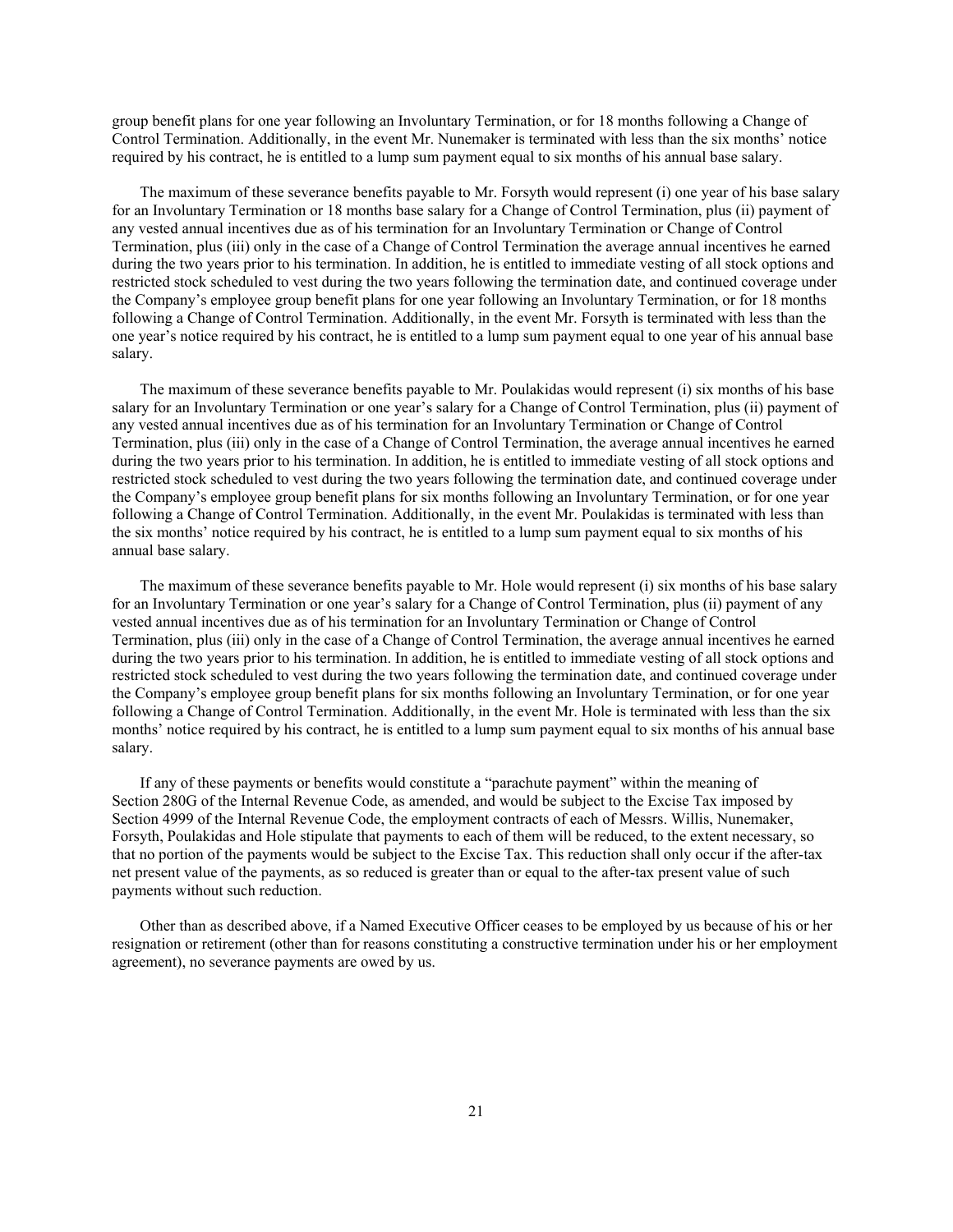The following table shows potential payments to our Named Executive Officers under existing contracts for (i) an Involuntary Termination, and (ii) Change of Control Termination, in each case, on December 31, 2015.

### **Potential Payments on Involuntary Termination or Change of Control Termination**

|                                                 | <b>Willis</b>      |                   | Nunemaker (3) |                | Forsyth (4) |                        | Poulakidas  |                 | Webber (5)  |         |
|-------------------------------------------------|--------------------|-------------------|---------------|----------------|-------------|------------------------|-------------|-----------------|-------------|---------|
|                                                 | <b>Termination</b> | Change            | Termination   | Change         | Termination | Change                 | Termination | Change          | Termination | Change  |
| Severance payment                               | 2.850.000          | 2.850.000         | 467,500       | 701.250        | 375.000     | 562.500                | 180.000     | 360,000         |             |         |
| In lieu of notice $\ldots \ldots \ldots \ldots$ | 950.000            | 950.000           | 233.750       | 233.750        | 375.000     | 375.000                | 180,000     | 180,000         |             |         |
| Annual incentives                               | 2,090,000          | 2,090,000         | 470,500       | 539,250        | 130,000     | 169,000                | 154.000     | 194,000         | 66,000      | 66,000  |
| Accelerated Vesting of Restricted Stock         |                    |                   |               |                |             |                        |             |                 |             |         |
| $Awards(1)$ .                                   | 4.824.000          | 4.824.000         | 619.743       | 619.743        | 360.112     | 360.112                | 418.743     | 418.743         |             |         |
| Accrued Vacation and Sick Pay                   | 164.400            | 164.400           | 80,900        | 80,900         | 42.000      | 42.000                 | 55,300      | 55,300          | 43,100      | 43,100  |
| Continued Coverage under all group              |                    |                   |               |                |             |                        |             |                 |             |         |
|                                                 | 124,638            | 124.638           | 29,021        | 43,531         | 27.305      | 40,958                 | 5,553       | 11,105          |             |         |
| Club Memberships                                |                    |                   |               |                |             |                        |             |                 |             |         |
| Financial/Tax/Estate Planning                   | 90.000             | 90.000            |               |                |             |                        |             |                 |             |         |
| Total Severance Payment                         | 11.093.038         | 11,093,038 (2) \$ | 1.901.414     | \$2,218,424(2) | 1.309.417   | 1.549.570 (2) \$<br>N. | 993.596     | 1.219.148<br>N. | 109.100     | 109.100 |

(1) The value of the unvested restricted stock awards as of December 31, 2015 was set forth in the Outstanding Equity Awards at Fiscal 2015 Year-End table and based on the Company's closing stock price on December 31, 2015 of \$20.10. These values would be the same for both an Involuntary Termination and a Change of Control Termination. The additional aggregate value of equity vesting acceleration as of December 31, 2015 for both an Involuntary Termination and a Change of Control Termination for Mr. Forsyth and Mr. Poulakidas is limited to awards vesting in the two years following termination.

(2) No adjustment in these numbers was made to reflect any reduction that would have been made so that payments would not trigger a parachute payment excise tax. However if a Change of Control Termination occurred on December 31, 2015, such a reduction may have been necessary.

(3) Mr. Nunemaker retired as President of the Company on March 31, 2016 and upon retirement he received immediate vesting of his unvested restricted stock awards (24,583 shares), payment of \$100,000 retention bonus and unused accrued vacation.

(4) Mr. Forsyth resigned from the Company February 18, 2016 and upon his resignation he received his unpaid accrued vacation in the amount of \$40,512 and 80 hours of accrued sick leave of \$14,423.

(5) Ms. Webber retired from the Company in January 2015, but remained with the Company until January 15, 2016 and upon her final day she received her unpaid accrued vacation in the amount of \$34,568. An independent contract agreement was entered into with Ms. Webber on January 12, 2016 for the period January 16, 2016 to January 15, 2017. The agreement provides for Ms. Webber to receive compensation of \$1,000 per full day of services payable monthly in arrears. In addition, in the event specific services don't require travel and/or less than a day of elapsed time, Ms. Webber shall be entitled to receive \$100 per hour payable monthly in arrears.

The following table summarizes compensation by individual non-employee director for 2015.

#### **DIRECTOR COMPENSATION For Fiscal Year Ended 2015**

|                        | <b>Fees Earned</b><br>or Paid<br>in Cash |    | <b>Stock</b><br>Awards | <b>Option</b><br>Awards | <b>Non-Equity</b><br><b>Incentive Plan</b><br>Compensation | Change in<br><b>Pension Value</b><br>and<br>Nonqualified<br><b>Deferred</b><br>Compensation<br>Earnings | <b>All Other</b><br>Compensation | Total     |
|------------------------|------------------------------------------|----|------------------------|-------------------------|------------------------------------------------------------|---------------------------------------------------------------------------------------------------------|----------------------------------|-----------|
| Name                   | <b>(S)</b>                               |    | (S)(2)                 | (S)                     | (S)                                                        | (S)                                                                                                     | (\$)                             | (S)       |
| (a)                    | (b)(1)                                   |    | (c)                    | (d)                     | (e)                                                        |                                                                                                         | (g)                              | (h)       |
| Hans Joerg Hunziker(3) | 140,417<br>S.                            | S. | 75,090                 |                         |                                                            |                                                                                                         |                                  | \$215,507 |
| Robert J. Keady        | 68,819                                   |    | 181,640                |                         |                                                            |                                                                                                         |                                  | 250,459   |
| Robert T. Morris       | 92,575                                   |    | 75,090                 |                         |                                                            |                                                                                                         |                                  | 167,665   |
| Austin C. Willis       | 75,075                                   |    | 75.090                 |                         |                                                            |                                                                                                         |                                  | 150,165   |

(1) Each director received quarterly payments of \$18,769 (\$75,075 for the year). For services as chair of the Audit Committee and Compensation Committee, respectively, Mr. Morris and Mr. Hunziker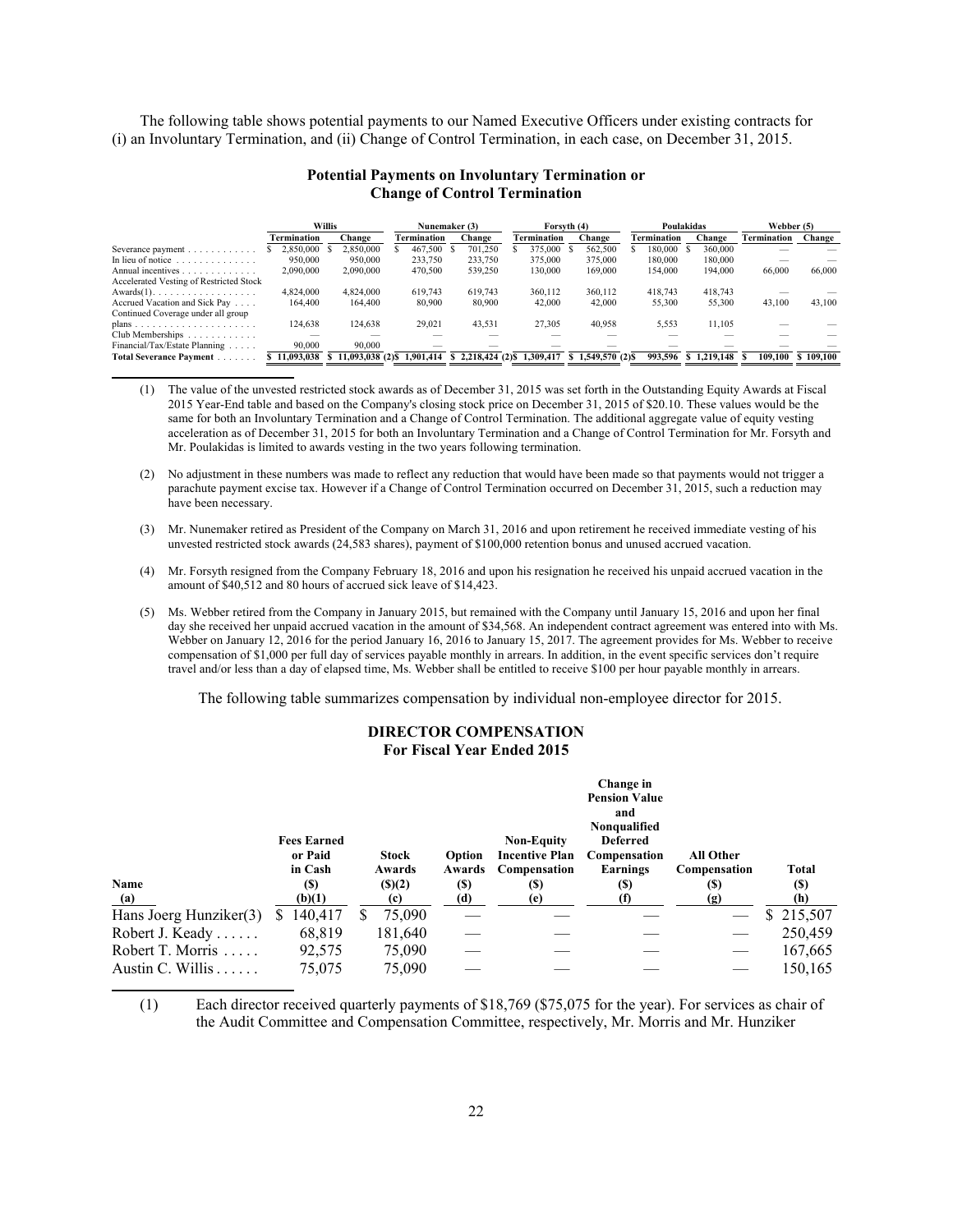receive an additional \$4,375 quarterly payment (\$17,500 for the year). Mr. Keady became a director in February 2015 and therefore his first quarterly payment was \$12,513.

- (2) The amounts in this column represent the grant date fair value of awards computed in accordance with Financial Accounting Standards Board Accounting Standards Codification Topic 718.
- (3) In recognition of the adverse effects of European exchange rates against the U.S. dollar, the Compensation Committee agreed to allow the compensation of European directors to be adjusted based on the rate in effect on their first election to the Board, effective January 1, 2008. This adjustment is paid in cash.

The unvested restricted stock held by each director is as follows: Mr. Hunziker, 5,776; Mr. Keady, 9,110; Mr. Morris, 5,776; and Mr. Willis, 5,776. Under the 2007 Incentive Stock Plan each non-employee Board member received a restricted stock grant of 5,000 shares of common stock when first becoming a non-employee Board member. In addition, each individual who is to continue to serve as an independent director is granted restricted stock worth approximately the same dollar amount as the annual cash retainer based on the market price of our common stock on the date of the Company's Annual Meeting of Stockholders. Each 5,000 share initial restricted stock grant vests in a series of four successive equal annual installments over the recipient's period of continued service as a Board member measured from the grant date. Each annual restricted stock grant based on the cash annual retainer amounts vests in one installment on the recipients' completion of one year of Board service measured from the grant date.

#### **REPORT OF THE AUDIT COMMITTEE**

The Audit Committee of the Board of Directors (the "Audit Committee") oversees our accounting function, internal controls and financial reporting process on behalf of the Board of Directors. The Audit Committee is composed of three Directors, each of whom is independent as defined by the NASDAQ listing standards and operates pursuant to the Audit Committee Charter which is available on the Company's website (*www.willislease.com*).

The Audit Committee reviews our financial reporting process on behalf of the Board. Management has primary responsibility for establishing and maintaining adequate internal financial controls, for preparing the financial statements and for the public reporting process. KPMG LLP ("KPMG"), the Company's independent registered public accounting firm for 2015, is responsible for expressing opinions on the conformity of the Company's audited financial statements with generally accepted accounting principles and on the Company's internal control over financial reporting.

In this context, the Audit Committee has reviewed and discussed with management and KPMG the audited financial statements for the year ended December 31, 2015 and KPMG's evaluation of the Company's internal control over financial reporting. The Audit Committee has discussed with KPMG the matters that are required to be discussed by Statement on Auditing Standards No. 16, as amended (Communication with Audit Committees). KPMG has provided to the Audit Committee the written disclosures and the letter required by applicable requirements of the Public Company Accounting Oversight Board regarding the independent accountant's communications with the Audit Committee concerning independence, and the Audit Committee has discussed with KPMG that firm's independence. The Audit Committee has concluded that KPMG's provision of audit and non-audit services to the Company is compatible with KPMG's independence.

Based on the review and discussions referred to above, the Audit Committee recommended to our Board that the audited financial statements for the year ended December 31, 2015 be included in our Annual Report on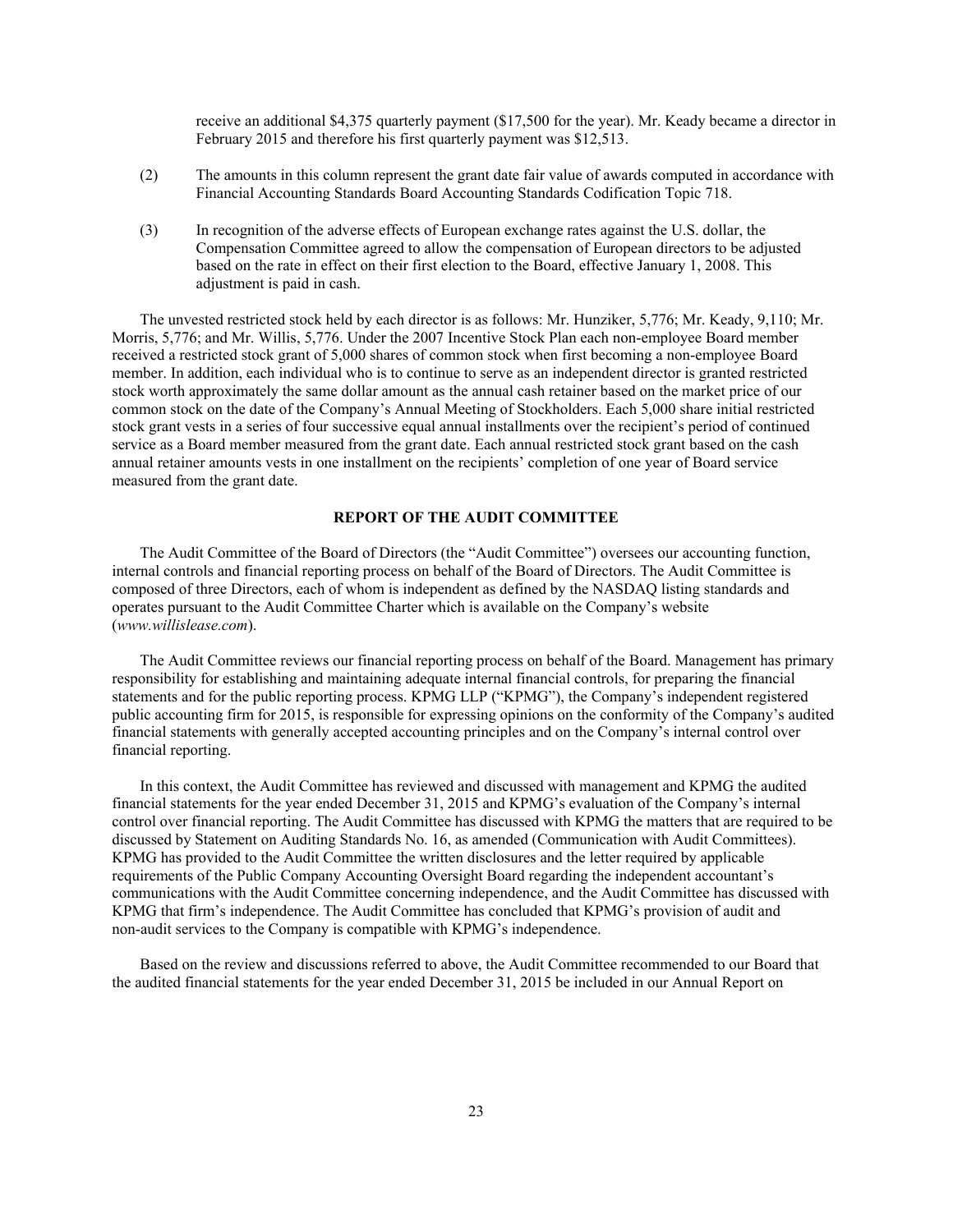Form 10-K for 2015 for filing with the SEC. This report is provided by the following independent Directors, who comprise the Audit Committee:

Robert T. Morris, Committee Chair Hans Joerg Hunziker Robert J. Keady

#### **PROPOSAL 2**

### **ADVISORY VOTE ON RATIFICATION OF THE APPOINTMENT OF KPMG LLP AS THE COMPANY'S INDEPENDENT REGISTERED PUBLIC ACCOUNTING FIRM**

The Audit Committee has appointed the firm of KPMG to audit our 2016 financial statements, and KPMG also served in this capacity in 2015. Although not required by the Company's bylaws or otherwise, the Audit Committee and the Board of Directors believe it appropriate, as a matter of good corporate practice, to request that the stockholders ratify the appointment of KPMG as the Company's independent registered public accounting firm for fiscal year 2016. If the stockholders do not so ratify, the Audit Committee will reconsider the appointment and may retain KPMG or another firm without re-submitting the matter to the Company's stockholders. Even if the stockholders vote on an advisory basis in favor of the appointment, the Audit Committee may, in its discretion, direct the appointment of a different independent registered public accounting firm at any time during the year if it determines that such a change would be in the best interests of the Company and the stockholders.

### **THE BOARD OF DIRECTORS UNANIMOUSLY RECOMMENDS A VOTE "FOR" THE RATIFICATION OF THE APPOINTMENT OF KPMG LLP AS THE COMPANY'S INDEPENDENT REGISTERED PUBLIC ACCOUNTING FIRM.**

### **Fees Billed to Willis Lease by KPMG**

For the 2015 and 2014 fiscal years, fees for services provided by KPMG to us were as follows:

|                                                                                               | 2015                      | 2014            |
|-----------------------------------------------------------------------------------------------|---------------------------|-----------------|
|                                                                                               |                           |                 |
|                                                                                               |                           | 132.635 272.142 |
| Tax Fees (2) $\ldots$ $\ldots$ $\ldots$ $\ldots$ $\ldots$ $\ldots$ $\ldots$ $\ldots$ $\ldots$ |                           | 43,640 72,256   |
|                                                                                               | $$1,272,272$ $$1,271,052$ |                 |

(1) Audit fees billed to us by KPMG during the 2015 and 2014 fiscal years include the audit of our annual financial statements and quarterly reviews of financial statements included in our quarterly reports on Form 10-Q.

(2) Fees billed to us by KPMG during 2015 and 2014 for professional services rendered in providing international tax consulting services.

All fees described above were approved by the Audit Committee.

 The Audit Committee requires that any services to be provided by our auditors must be approved in advance by the Audit Committee. If approval is required before the Committee can act, a single member of the Committee can approve an engagement, subject to ratification by the Committee at its next meeting. All services were pre-approved by the Committee or its Chair.

 Our independent auditors, KPMG, will be at our Annual Meeting. They will have the opportunity to make a statement, if they desire to do so. They will be available to respond to appropriate questions from stockholders.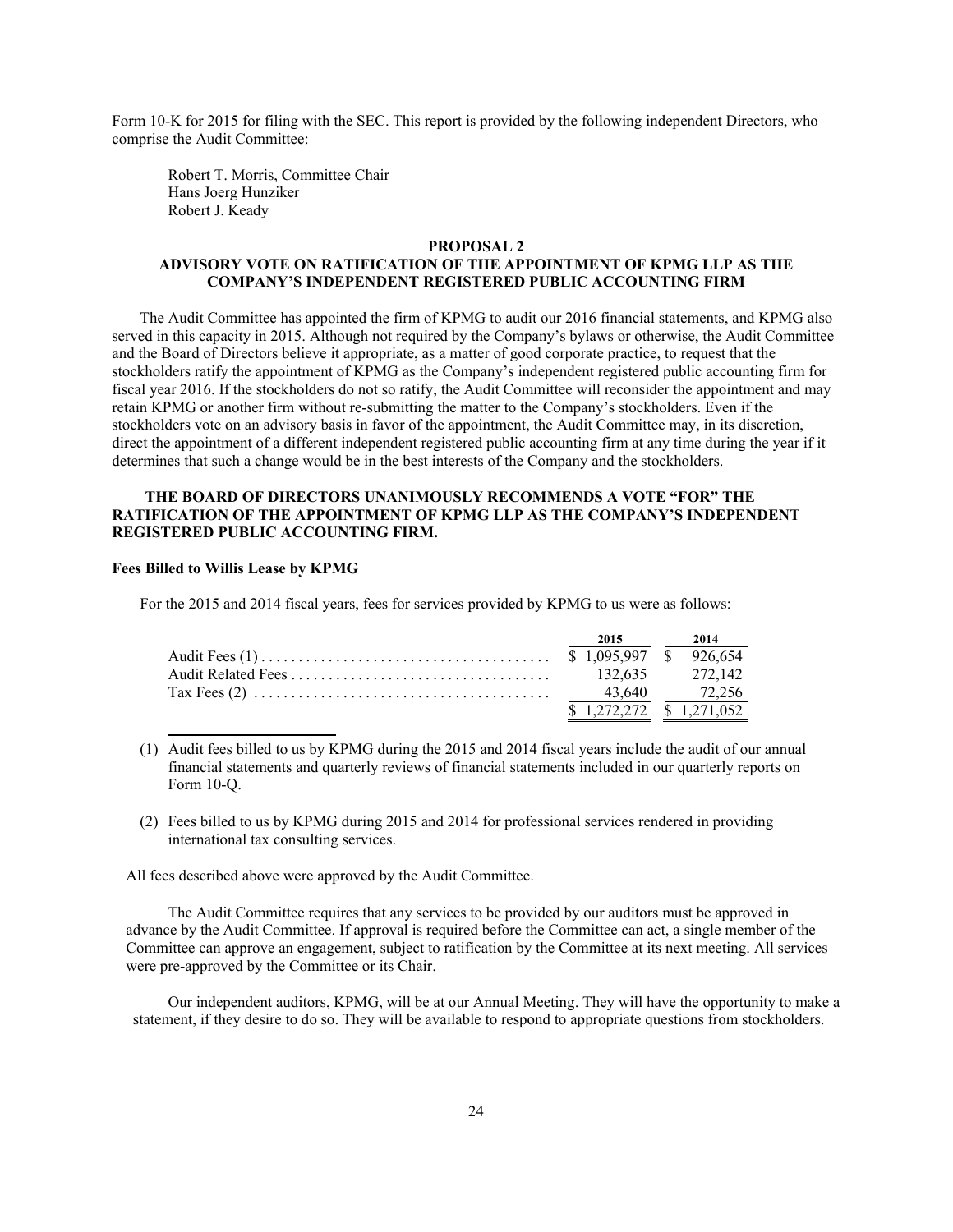#### **CERTAIN RELATIONSHIPS AND RELATED TRANSACTIONS**

 As required by NASDAQ rules, all material discretionary transactions between us and our Directors, executive officers or known principal stockholders (or their respective affiliates) must be approved by the Audit Committee. The Audit Committee does not intend to approve any such transactions unless it believes that they are on terms no less favorable to us than could be obtained from unaffiliated third parties. On June 18, 2009, the Board adopted a formal policy governing the disclosure and approval of related party transactions. That policy is available on the Company's web site *(www.willislease.com).*

On May 25, 2011, we entered into an agreement with Mitsui & Co., Ltd. to participate in a joint venture formed as a Dublin-based Irish limited company — Willis Mitsui & Company Engine Support Limited ("WMES") for the purpose of acquiring and leasing jet engines. Each partner holds a fifty percent interest in the joint venture. Our investment in the joint venture is \$27.3 million as of December 31, 2015. "Other revenue" on the Consolidated Statement of Income includes management fees earned of \$1.7 million, \$2.0 million and \$1.6 million for the years ended December 31, 2015, 2014 and 2013, respectively, related to the servicing of engines for the WMES lease portfolio.

Prior to 2014, the Company leased equipment to an airline owned by our CEO and Chairman. The Company received lease payments from the airline and recorded revenue totaling \$2.1 million in the year ended December 31, 2013. Our CEO and Chairman no longer owns the airline. In connection with the 2013 sale of its stock to an unrelated third party, the airline prepaid a note to us at a 45% discount of \$0.4 million, similar to reductions received by other large creditors. The Company subsequently sold four engines and three aircraft, which had an aggregate net book value of \$3.4 million, to the third party for \$4.9 million. The \$4.9 million in sale proceeds were included in 2013 revenue as follows: Gain on Sale \$0.8 million (net of the asset's \$3.4 million net book value), Maintenance Reserve Revenue \$0.4 million, Lease Rent Revenue \$0.4 million and Other Revenue \$0.3 million.

**J.T. Power, LLC ("J.T. Power"):** In its ordinary course of business, the Company has used a number of consignment vendors to sell engine parts. Prior to 2014, the Company consigned equipment for part-out to J.T. Power, an entity owned by Austin Willis, the son of our CEO and Chairman, and directly and indirectly, a shareholder and a Director of the Company. Sales of consigned parts under the Consignment agreements were \$22,200 for the year ended December 31, 2013.

On November 6, 2013, the Company purchased certain assets of J.T. Power for \$5.6 million. A net cash payment of \$4.5 million was made to fund the transaction, after deducting amounts owed to the Company, including \$0.7 million related to the minimum guarantee remaining under the note and cash received of \$0.4 million. Of the \$4.5 million cash payment, \$1.2 million was paid to various creditors and \$3.3 million was paid to the shareholders of J.T. Power.

As part of the acquisition of certain assets of J.T. Power, we launched Willis Aeronautical Services, Inc., a wholly-owned subsidiary, whose primary focus is the sale of aircraft engine parts and materials through the acquisition or consignment from third parties of aircraft and engines.

### **STOCKHOLDER PROPOSALS**

Stockholder proposals intended to be considered at the 2017 Annual Meeting of Stockholders must, under Rule 14a-8 of the Securities Exchange Act of 1934, be received by us no later than December 30, 2016. Your proposal(s) must be mailed to our executive offices, 773 San Marin Drive, Suite 2215, Novato, California 94998, Attention: Corporate Secretary. Your proposal(s) may be included in next year's proxy statement if they comply with certain rules and regulations promulgated by the Securities and Exchange Commission.

Alternatively, under our bylaws, a proposal or nomination that you do not seek to include in our proxy statement pursuant to Rule 14a-8 may be submitted in writing to our Corporate Secretary for the 2017 Annual Meeting of Stockholders not less than 90 days prior to the first anniversary of the preceding year's annual meeting,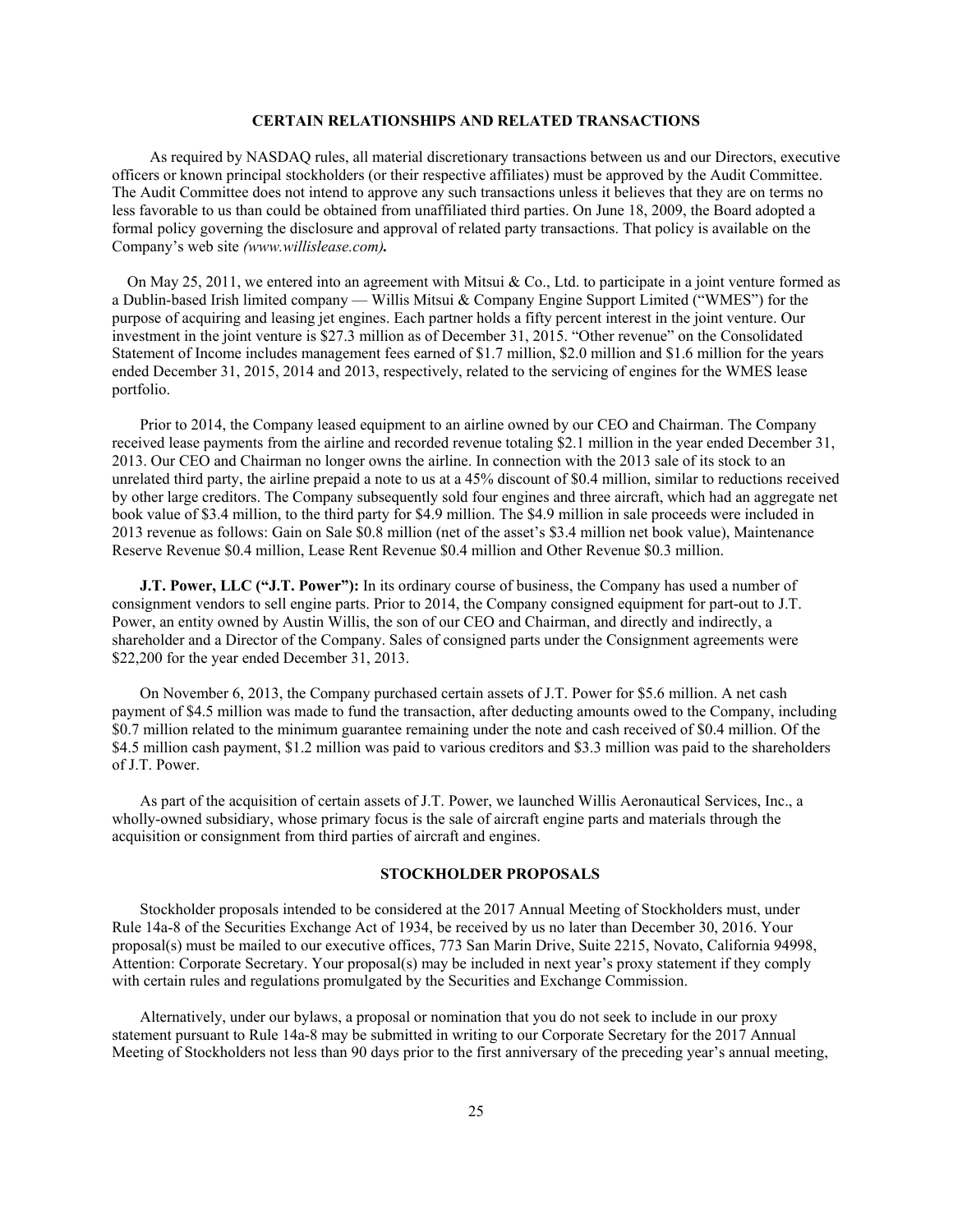unless the date of the 2017 Annual Meeting of Stockholders is advanced by more than 30 days or delayed (other than as a result of adjournment) by more than 60 days from the anniversary of the 2016 Annual Meeting. For our 2017 Annual Meeting of Stockholders, this means that your proposal(s) or nomination(s) must be submitted no later than February 25, 2017 (which is 90 calendar days before the anniversary of the 2016 Annual Meeting). If the date of our 2017 Annual Meeting of Stockholders is advanced by more than 30 days or delayed (other than as a result of adjournment) by more than 60 days from the anniversary of our 2016 Annual Meeting, you must submit any such proposal or nomination no later than the close of business on the later of the 90th day prior to the 2017 Annual Meeting of Stockholders or the 10th day following the day on which public announcement of the date of such meeting is first made. Your submission must include certain specified information concerning the proposal or nominee, as the case may be, and information as to your ownership of our common stock.

#### **STOCKHOLDERS SHARING THE SAME LAST NAME AND ADDRESS**

We are sending only one copy of our annual report and proxy statement to stockholders who share the same last name and address unless they have notified us that they want to continue receiving multiple copies. If you would like to have additional copies of our annual report and/or proxy statement mailed to you, or you would like to opt out of this practice for future mailings, please either contact us at 415-408-4700 or submit your request to Willis Lease Finance Corporation, attention Assistant Secretary, 773 San Marin Drive, Suite 2215, Novato, CA 94998. We will promptly send additional copies of the annual report and/or proxy statement upon receipt of such request. Also, if you received multiple copies of the annual meeting materials and would prefer to receive a single copy in the future, following receipt of such request, we will ensure that change for future mailings of annual meeting materials.

#### **OTHER MATTERS**

Our management does not know of any matters to be presented at the 2016 Annual Meeting of Stockholders other than those set forth herein and in the Notice accompanying this proxy statement.

By Order of the Board of Directors,

<u>INN</u> t hr Charles F. Willis, IV

*Chairman of the Board*